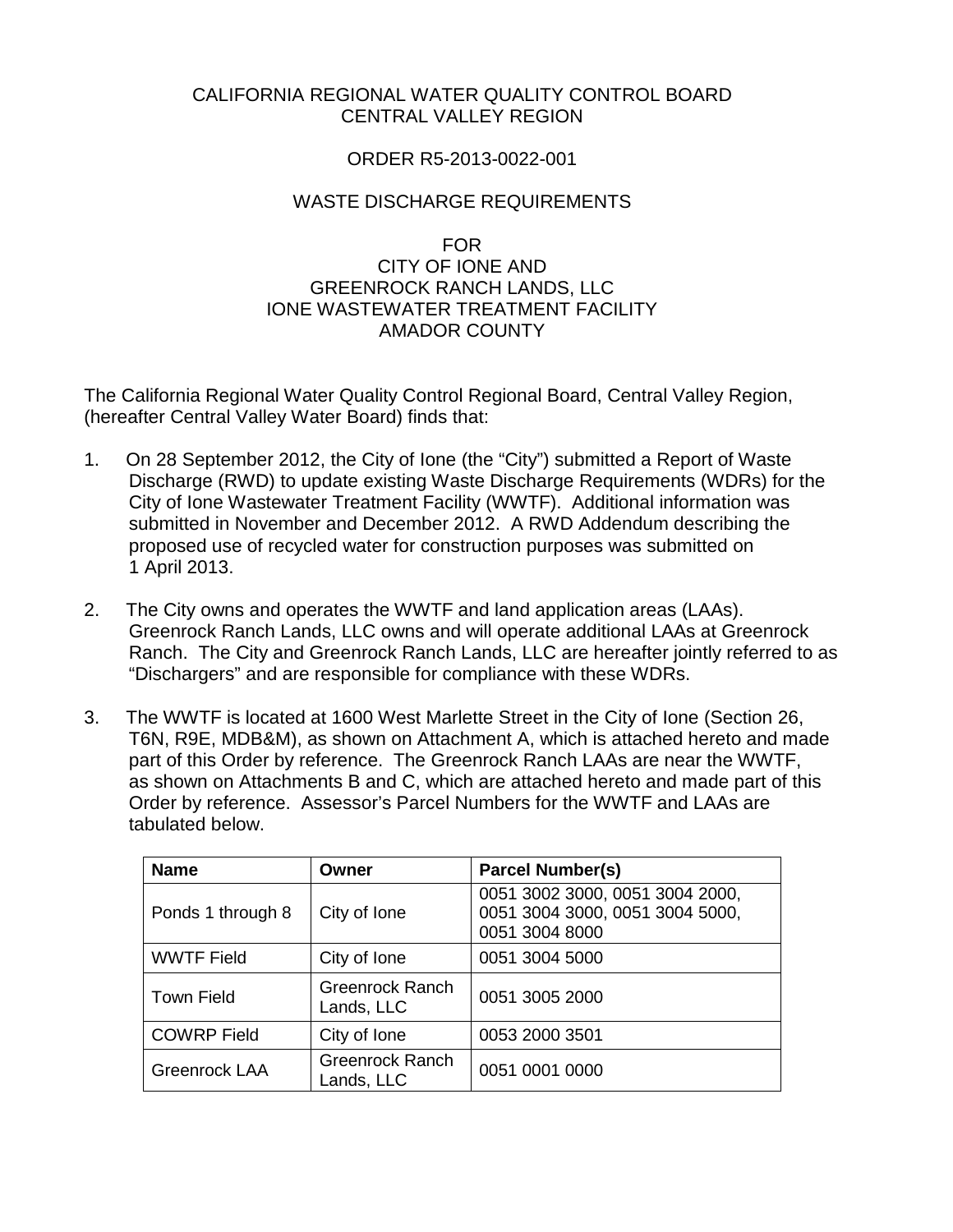4. WDRs Order 95-125, adopted by the Central Valley Water Board on 26 May 1995, prescribes requirements for the WWTF. Order 95-125 allows an average dry weather flow (ADWF) of up to 1.2 million gallons per day (MGD). The Central Valley Water Board issued Cease and Desist Orders (CDOs) to the City in 2003 and 2011 to address violations of Order 95-125. The Executive Officer also issued an Administrative Civil Liability Complaint (ACLC) in 2012 after the City failed to comply with the 2011 CDO. The City proposes to modify the WWTF in order to comply with the 2011 CDO and to meet demands for future development.

# **Existing Facility and Discharge**

- 5. The City has an estimated population of 3,815 with a total of 1,525 Equivalent Dwelling Units (EDUs). The WWTF treats domestic wastewater from the City. The WWTF also receives filter backwash water from a water treatment plant operated by Amador Water Agency (AWA) and tertiary filter backwash water from Castle Oaks Water Reclamation Plant (COWRP)<sup>[1](#page-1-0)</sup>. In addition, the WWTF accepts Amador Regional Sanitation Agency's (ARSA) secondary effluent from Preston Reservoir<sup>[2](#page-1-1)</sup> for disposal in the WWTF's percolation/evaporation ponds.
- 6. The WWTF consists of seven ponds covering approximately 28 acres, as shown on Attachment B. Ponds 1 through 4 provide secondary treatment via aeration and settling, and Ponds 5 through 7 provide disposal of un-disinfected effluent via percolation and evaporation. The ponds are constructed in alluvial deposits overlaying a clay formation. There are no engineered liners in Ponds 1 through 4. The WWTF is adjacent to Sutter Creek, with the closest pond approximately 100 feet from the creek.

|      |              |              |          | Pond Bottom         |
|------|--------------|--------------|----------|---------------------|
|      | Depth (feet) | Surface Area | Volume   | Elevation<br>(feet, |
| Pond |              | (acres)      | $(MG)^1$ | msl) $^2$           |
|      | 6.1          | 1.62         | 3.1      | 269.9               |
| 2    | 5.9          | 1.39         | 2.5      | 270.1               |
| 3    | 5.7          | 1.14         | 2.0      | 270.3               |
| 4    | 5.5          | 2.15         | 3.7      | 270.5               |
| 5    | 1 2          | 4.9          |          | 264.7               |

7. The RWD provided the following design data for the existing ponds:

<span id="page-1-0"></span> 1 COWRP is also owned and operated by the City of Ione. The COWRP and associated golf course water recycling are regulated under WDRs Order 93-240.

<span id="page-1-1"></span><sup>2</sup> Preston Reservoir is an effluent storage reservoir owned and operated by the Amador Regional Sanitation Agency (ARSA). Whenever possible, this effluent receives tertiary treatment at the COWRP, and the effluent is recycled to irrigate the Castle Oaks Golf Course. Secondary effluent from the Preston Reservoir is only discharged to the Ione WWTF percolation/evaporation ponds to the extent that the golf course cannot accept more recycled water.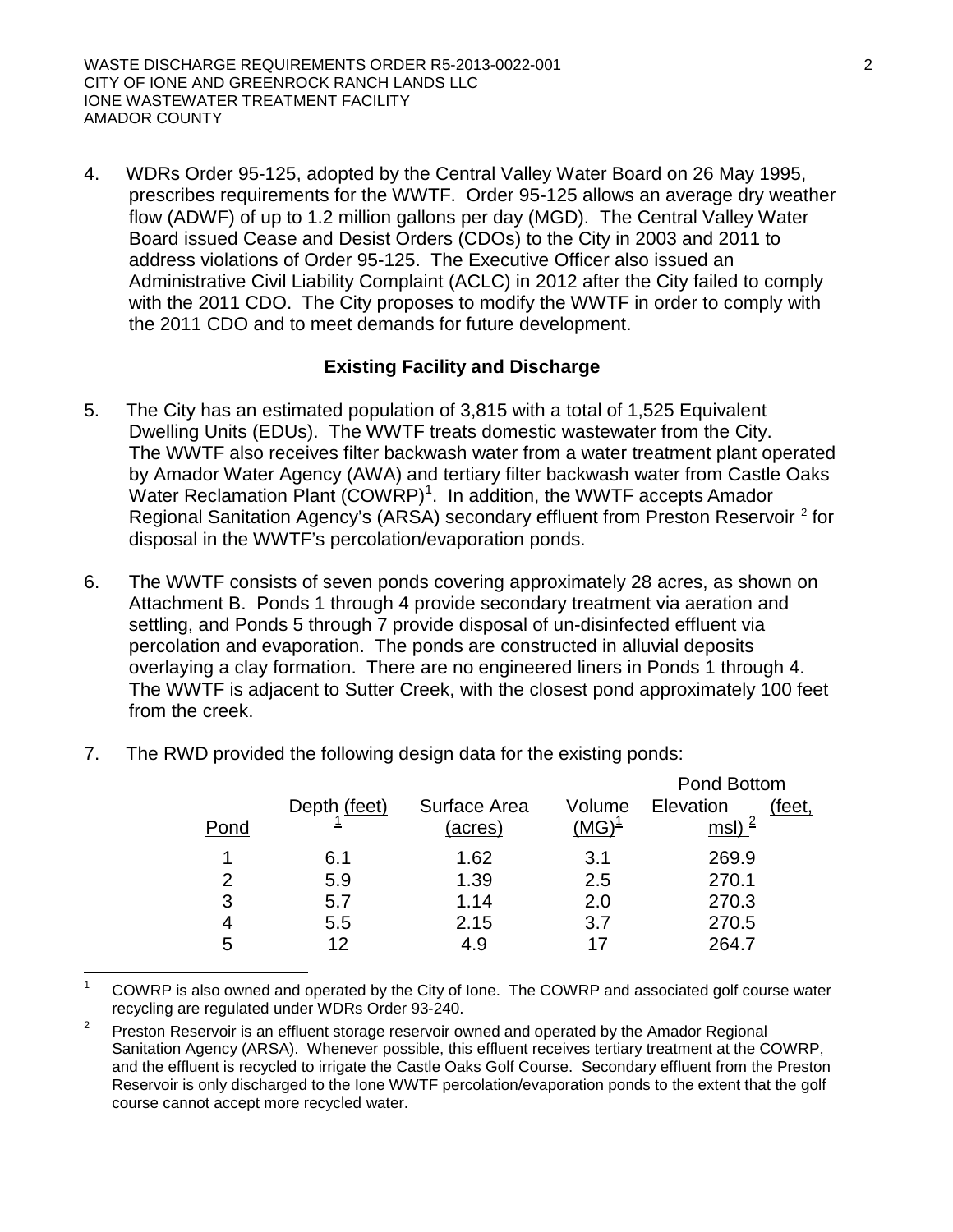|      |              |              |          | Pond Bottom        |        |
|------|--------------|--------------|----------|--------------------|--------|
|      | Depth (feet) | Surface Area | Volume   | Elevation          | 'feet, |
| Pond |              | (acres)      | $(MG)^1$ | msl) $\frac{2}{ }$ |        |
| 6    | 8.0          | 3.7          | q        | 268.7              |        |
|      | 7 በ          | 4.5          | 10       | 265.7              |        |

<sup>1.</sup> Based on two feet of freeboard.

 $2.$  Based on a recent survey. The RWD states that the pond bottom elevations are somewhat higher than those that were previously reported based on elevations illustrated in a March 2007 drawing.

8. The following table summarizes recent influent flow rates, including domestic wastewater from the City, filter backwash flows from COWRP and the AWA water treatment plant. The ARSA disposal flows to the percolation ponds are metered separately and are not included in the influent flows.

| <b>Influent Flow Rate</b> |                                           |  |  |  |  |  |
|---------------------------|-------------------------------------------|--|--|--|--|--|
| Year                      | Average Dry Weather Flow (ADWF) $1$ (MGD) |  |  |  |  |  |
| 2007                      | 0.349                                     |  |  |  |  |  |
| 2008                      | 0.339                                     |  |  |  |  |  |
| 2009                      | 0.317                                     |  |  |  |  |  |
| 2010                      | 0.388                                     |  |  |  |  |  |
| 2011                      | 0.447                                     |  |  |  |  |  |

 $\overline{1}$ . As determined by the total flow for the months of July through September, inclusive, divided by 92 days.

9. The following table summarizes recent flow rates from all sources.

| <b>Flow Component</b>             | Average Flow (MGD) |
|-----------------------------------|--------------------|
| City of lone <sup>1</sup>         | 0.203              |
| AWA backwash flows                | 0.071              |
| COWRP backwash flows <sup>2</sup> | 0.141              |
| ARSA secondary effluent           | 0.116              |

<sup>1.</sup> During months of May through October, from 2009 through 2011.<br><sup>2.</sup> During months of May through October, from 2007 through 2011.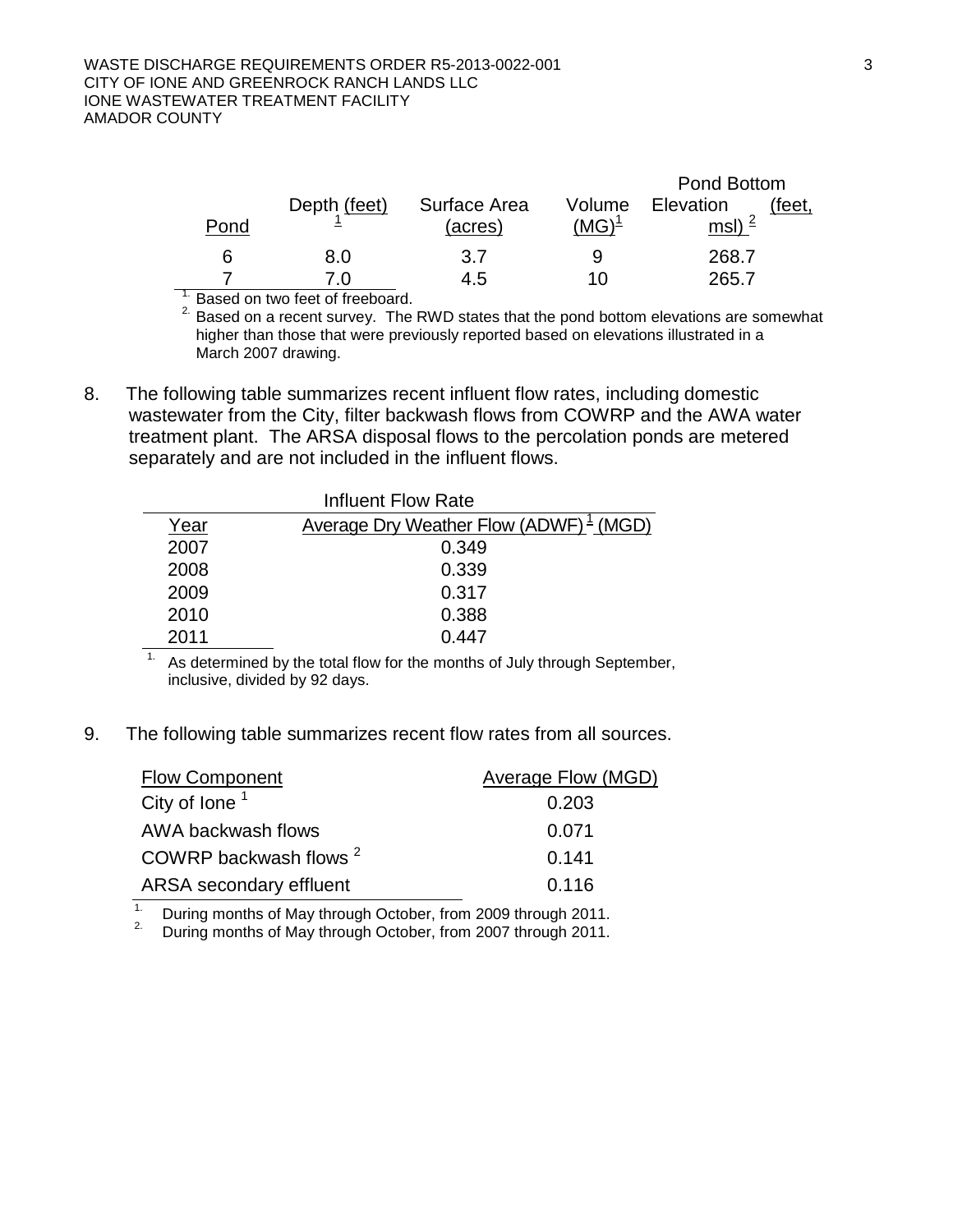$\mathbf{r}$ 

| Influent (average) |                       |              |                   | Effluent (average) |                  |                     |                        |                |                  |
|--------------------|-----------------------|--------------|-------------------|--------------------|------------------|---------------------|------------------------|----------------|------------------|
| Year               | BOD (mg<br><u>/L)</u> | TSS (mg<br>L | BOD (m<br>$g/L$ ) | TDS (m<br>$g/L$ )  | Sodium<br>(mg/L) | Chloride (<br>mg/L) | Nitrate-<br>$N$ (mg/L) | TKN (<br>mg/L) | EC<br>(umhos/cm) |
| 2010               | 263                   | 243          | 35                | 241                | 38.6             | 35.6                | 0.5                    | 21.4           | 438              |
| 2011               | 221                   | 229          | 31                | 229                | 34.6             | 31.1                | 5.2                    | 11.8           | 398              |
| 2012               | 292                   | 267          | 35                | 232                | 35.3             | 32.0                | 1.1                    | 27.0           | 481              |
| Average            | 259                   | 246          | 33.7              | 234                | 36.2             | 32.9                | 2.3                    | 20.1           | 439              |

#### 10. Recent influent and effluent analytical results are summarized below.

BOD=Biochemical Oxygen Demand; TSS=Total Suspended Solid; TDS=Total Dissolved Solid;<br>TKN=Total Kjeldahl Nitrogen; EC=Electrical Conductivity

 $1.$  The data for 2012 were collected from January through March.

#### **Enforcement History**

- 11. In 2003, the Central Valley Water Board issued CDO R5-2003-0108 (the "2003 CDO"), which was intended to bring the facility into compliance with the WDRs. The 2003 CDO addressed three underlying compliance issues: groundwater pollution due to the disposal of wastewater, seepage of wastewater into Sutter Creek, and the construction and use of an unpermitted effluent disposal pond. The 2003 CDO required that the City comply with a schedule to submit: a) a *Facility Guidance Document* designed to address the seepage; b) a *Final Wastewater Master Plan;* and c) a RWD*.*
- 12. The City submitted its first RWD in November 2005, and submitted revisions in June 2006, March 2010, and September 2010. However, the RWD submittals did not address the underlying compliance issues, and therefore, these submittals did not comply with the 2003 CDO.
- 13. Because the City did not comply with the 2003 CDO, the Central Valley Water Board issued CDO R5-2011-0019 (the "2011 CDO") on 8 April 2011. The 2011 CDO addressed the following compliance issues: groundwater pollution with iron and manganese; seepage of polluted groundwater into Sutter Creek; inadequate capacity for the permitted flow limits; and the construction and use of two unpermitted effluent disposal ponds (Ponds 6 and 7). The Central Valley Water Board found that although iron and manganese are not present in the WWTF effluent at high concentrations, the presence of degradable organic matter in the wastewater depletes oxygen and creates reducing conditions in the groundwater mound beneath the WWTF ponds. Reducing conditions promote dissolution of iron and manganese which are naturally present in the soil beneath the ponds, causing degradation of groundwater, and the degraded groundwater seeps into Sutter Creek.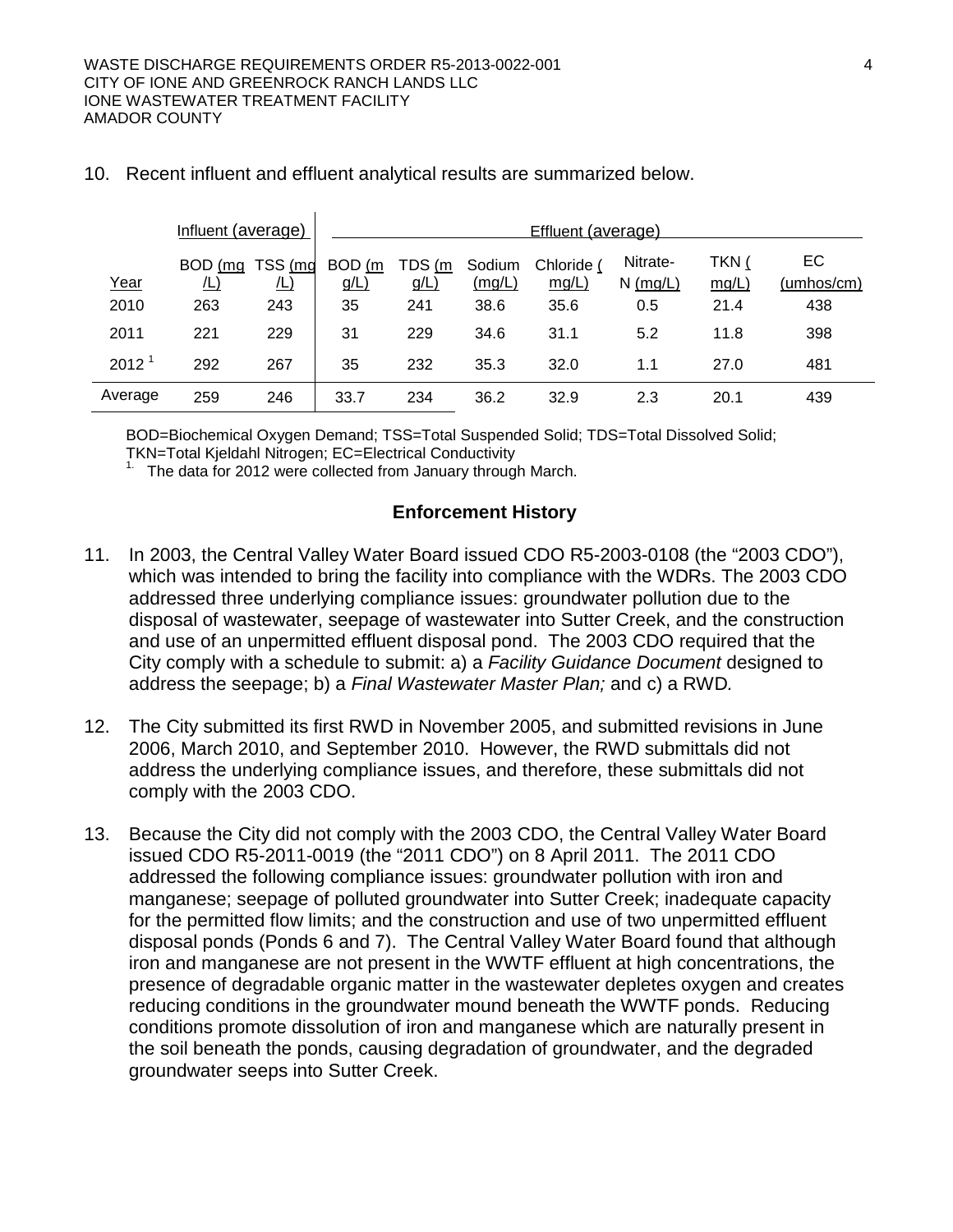- 14. Although WDRs Order 95-125 allows an average dry weather flow of up to 1.2 MGD, the 2011 CDO restricts flows into the treatment facility and disposal ponds based on a June 2009 Master Plan and March 2010 RWD. The 2011 CDO contains the following interim flow limits:
	- a. Influent flows to the wastewater treatment plant shall not exceed 0.55 MGD as a monthly average dry weather flow; and
	- b. Total effluent flows to the percolation/evaporation ponds shall not exceed 0.75 MGD as a monthly average flow for any calendar month.
- 15. The 2011 CDO also requires that the City construct facility improvements that will effectively stop the mobilization and discharge of iron and manganese and either:
	- a. Stop any indirect discharge (seepage) of degraded groundwater to Sutter Creek that is in violation of the Clean Water Act; or
	- b. Obtain an NPDES Permit that regulates the indirect discharge of degraded groundwater to Sutter Creek.
- 16. The 2011 CDO states that, if the selected seepage discharge compliance option does not require an NPDES permit, the City shall comply with the following requirements:
	- a. By 30 May 2012, the City shall submit a RWD or apply for revised WDRs.
	- b. If requested by the Executive Officer, the City shall submit a revised RWD that addresses staff's comments within 45 days of the request.
	- c. By 30 October 2013, the City shall submit a technical report certifying that (1) the improvements/expansion project has been completed, (2) the facility does not discharge to Sutter Creek in violation of the Clean Water Act, and (3) any groundwater degradation that occurs due to treatment and disposal of wastewater is consistent with State Water Board Resolution 68-16.

The City elected to modify the WWTF in a manner that would not require an NPDES permit. However, the City did not submit a RWD until 30 July 2012, and the RWD did not meet the criteria set forth in the CDO.

17. On 10 September 2012, the Executive Office of the Central Valley Water Board issued Administrative Civil Liability Complaint R5-2012-0558 for \$143,552 to the City for failure to submit a complete Report of Waste Discharge as required by the 2011 CDO. On 10 January 2012, the matter was settled when the Assistant Executive Officer signed a final Settlement Agreement and Stipulation. The City agreed to the imposition of an administrative civil liability totaling \$123,818, with \$61,909 paid into the Cleanup and Abatement Account and the remaining liability of \$61,909 permanently suspended because the City completed an Enhanced Compliance Action (the Preston Avenue Sewer Slip Lining Project)*.*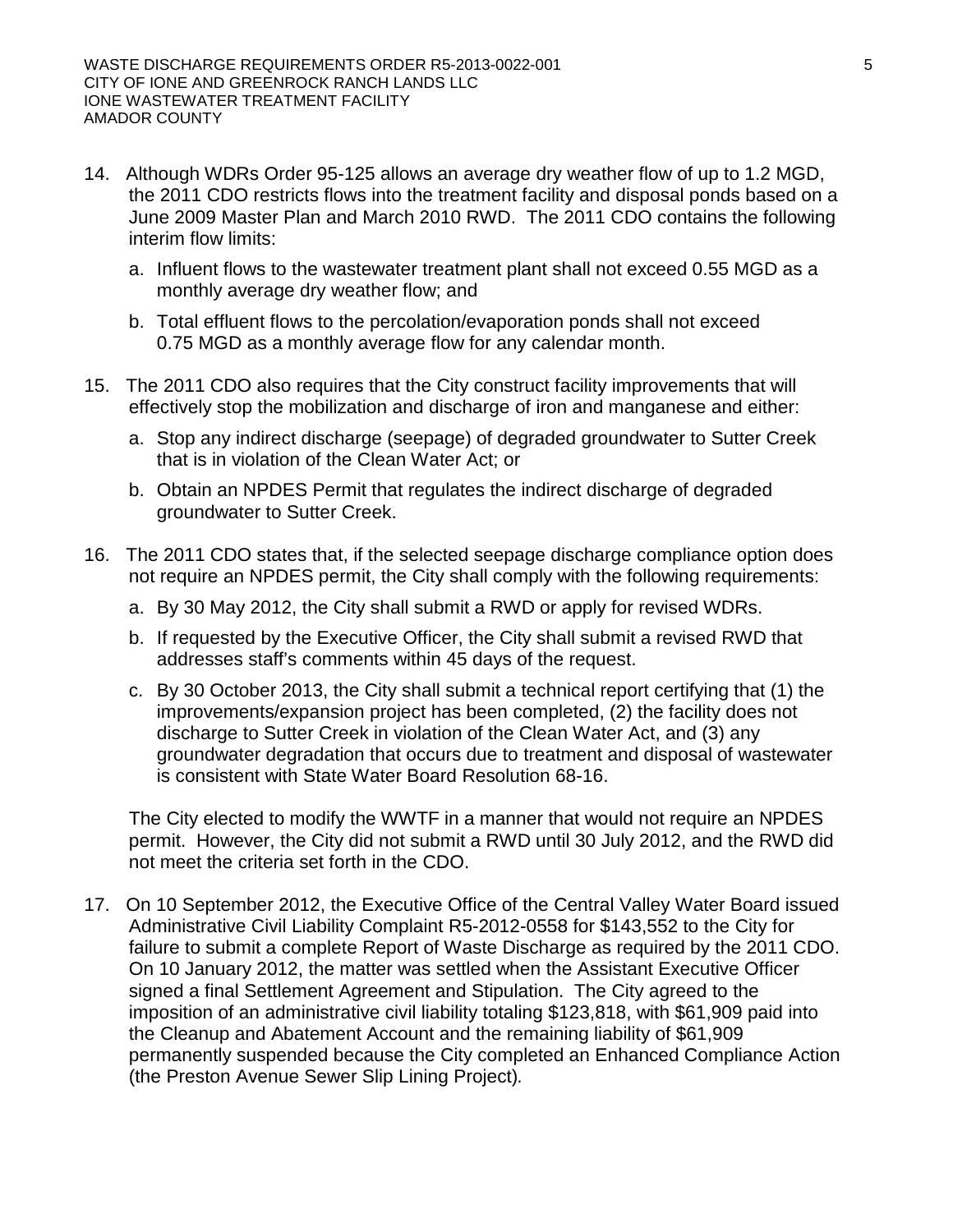#### **Planned Changes in the Facility and Discharge**

18. The City has approved several development projects, which will increase the total EDU from current 1,525 to 1,900 EDUs by the year 2020. In order to comply with the 2011 CDO and to increase WWTF capacity for future development, the City proposed two phases of WWTF modifications:

Phase I (to be completed by 30 October 2013) will consist of:

- a. Constructing new water recycling land application areas (LAAs) on land owned by the Dischargers, including the 11-acre WWTF Field and the 67-acre Town Field (shown on Attachment B);
- b. Installing a specific number of additional aerators with specific horsepower in treatment Ponds 1 through 4 to consistently maintain high dissolved oxygen throughout the treatment process;
- c. Installing a mixing unit in Pond 5 to reduce the anoxic conditions in the pond (which has already been installed);
- d. Installing a new disinfection system utilizing sodium hypochlorite injection and a contact chamber; and
- e. Sludge removal from Ponds 5 and 6.

Phase II (to be completed in 2015) will consist of:

- a. Constructing Pond 8 on the location of the 11-acre WWTF Field. Pond 8 will be clay lined with a capacity of 17 million gallons. It will be used to store un-disinfected effluent during the non-irrigation season; and
- b. Adding additional water recycling LAAs totaling 56 acres: the 40-acre Greenrock LAA and the 16-acre COWRP Field.

The Phase II site plan is shown on Attachment C.

19. After completion of Phase I construction, the wastewater treatment and disposal facilities will consist of Ponds 1 through 7, a disinfection system, and the WWTF Field and Town Field LAAs with a total area of 78 acres. In Phase II, storage Pond 8 will be installed and the LAAs will consist of Town Field, COWRP Field, and Greenrock LAA with a total area of 123 acres. The LAAs are listed in the following table:

| <b>Improvements</b><br><b>Phase</b> | <b>LAA Name</b>    | <b>Total Area</b><br>(acres) | Net Area*<br>(acres) |
|-------------------------------------|--------------------|------------------------------|----------------------|
| Phase I                             | <b>WWTF Field</b>  | 11                           |                      |
|                                     | <b>Town Field</b>  | 67                           | 56                   |
|                                     | <b>Town Field</b>  | 67                           | 56                   |
| Phase II                            | <b>COWRP Field</b> | 16                           | 15.5                 |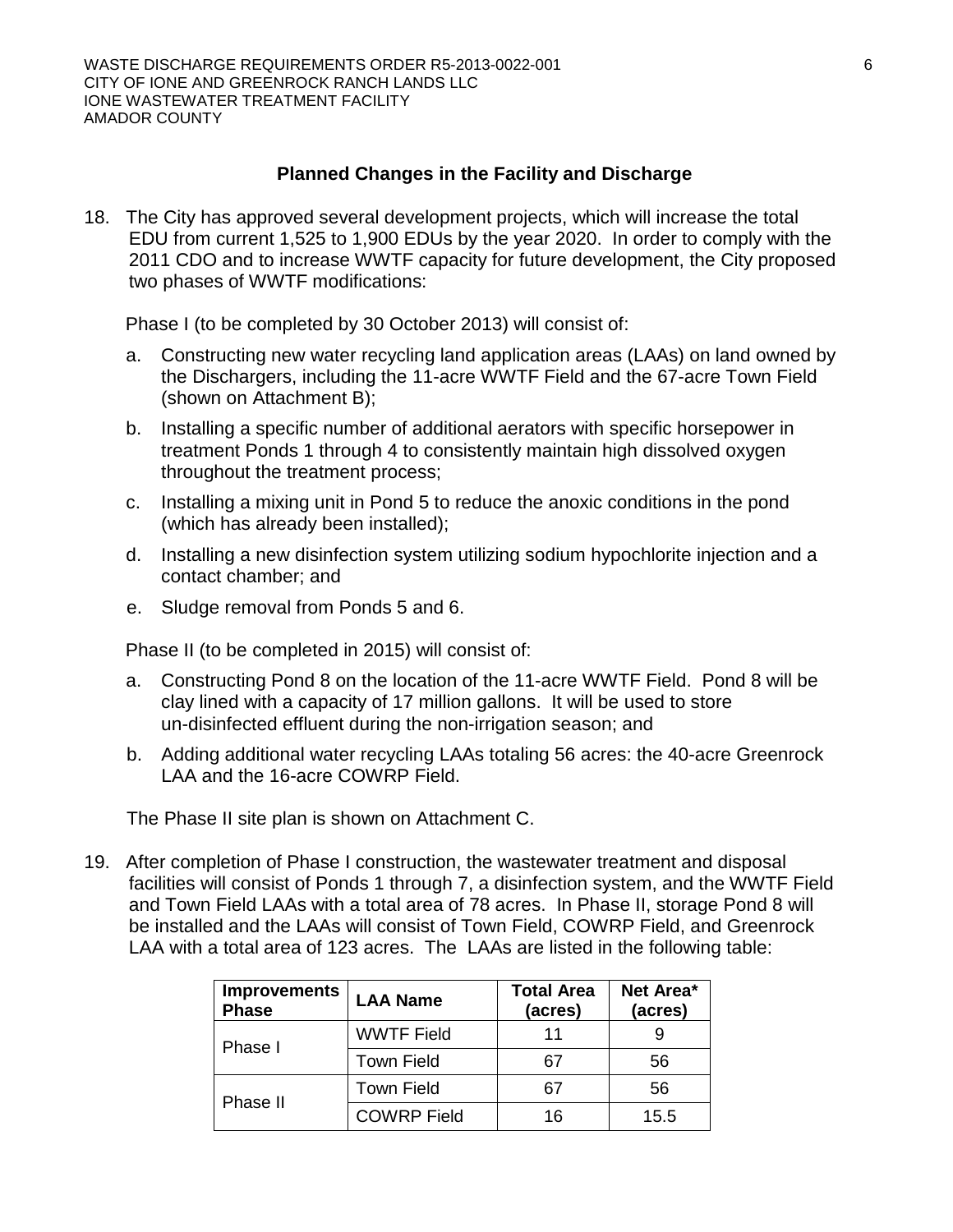| Improvements | <b>LAA Name</b> | <b>Total Area</b> | Net Area* |  |
|--------------|-----------------|-------------------|-----------|--|
| Phase        |                 | (acres)           | (acres)   |  |
|              | Greenrock LAA   | 40                | 30.5      |  |

\* Usable area considering setbacks required by Title 22.

- 20. The effluent applied to the LAAs will be disinfected secondary-23 recycled water (as the term is defined in California Code of Regulations, Title 22, section 60301.225). The land application will occur mainly during the summer months. Recycled water may also be used during the winter months in dry years to meet crop demands. The use of the proposed LAAs will reduce the use of the percolation ponds during the summer months, which minimizes potential for seepage of degraded groundwater and reduces the potential for groundwater surfacing in areas adjacent to the WWTF because of the reduced hydraulic load on the groundwater. In addition, the land application will empty the percolation ponds during some summer months, allowing for sludge removal, drying, and aeration of the soils beneath all the percolation ponds.
- 21. During the non-irrigation season, the treated un-disinfected wastewater will be discharged into percolation Ponds 5 through 7 and the clay lined storage Pond 8. During the irrigation season, secondary effluent will be disinfected in an 84,000-gallon chlorine contact basin before land application. The hydraulic residence time in the chlorine contact basin will be 60 minutes at a pumping rate of 1,400 gallons per minute. Sludge removed from the ponds will be hauled off site for disposal at an appropriately permitted facility. The wastewater treatment process schematic is shown on Attachment D, which is attached hereto and made part of this Order by reference.
- 22. The Dischargers propose to grow and harvest fodder crops such as alfalfa hay on the LAAs. The LAAs will have wheel-line irrigation systems controlled by a Supervisory Control and Data Acquisition (SCADA) system. The LAAs will be graded to drain tailwater to collection ditches. In general, irrigation tailwater will be collected and pumped back to the irrigation system for disposal. However, in the case of the WWTF field, irrigation tailwater will be returned to the WWTF headworks. The LAAs will not be irrigated during rainfall or when the soil is saturated to prevent commingling of storm water with tailwater. Storm water runoff from the LAAs will be allowed to drain to existing drainage features which eventually discharge to Sutter Creek. The LAAs may be used for cattle grazing.
- 23. The City also proposes to use disinfected secondary-23 recycled water during construction of the improvements at the WWTF, including backfill consolidation around nonpotable water piping, soil compaction, mixing concrete, and dust control. This Order allows that use.
- 24. As part of LAA design activities, the City has performed a preliminary geotechnical investigation and analyzed nine test pits at the WWTF and COWRP Fields to assess their suitability. In general, soil conditions were observed to be relatively consistent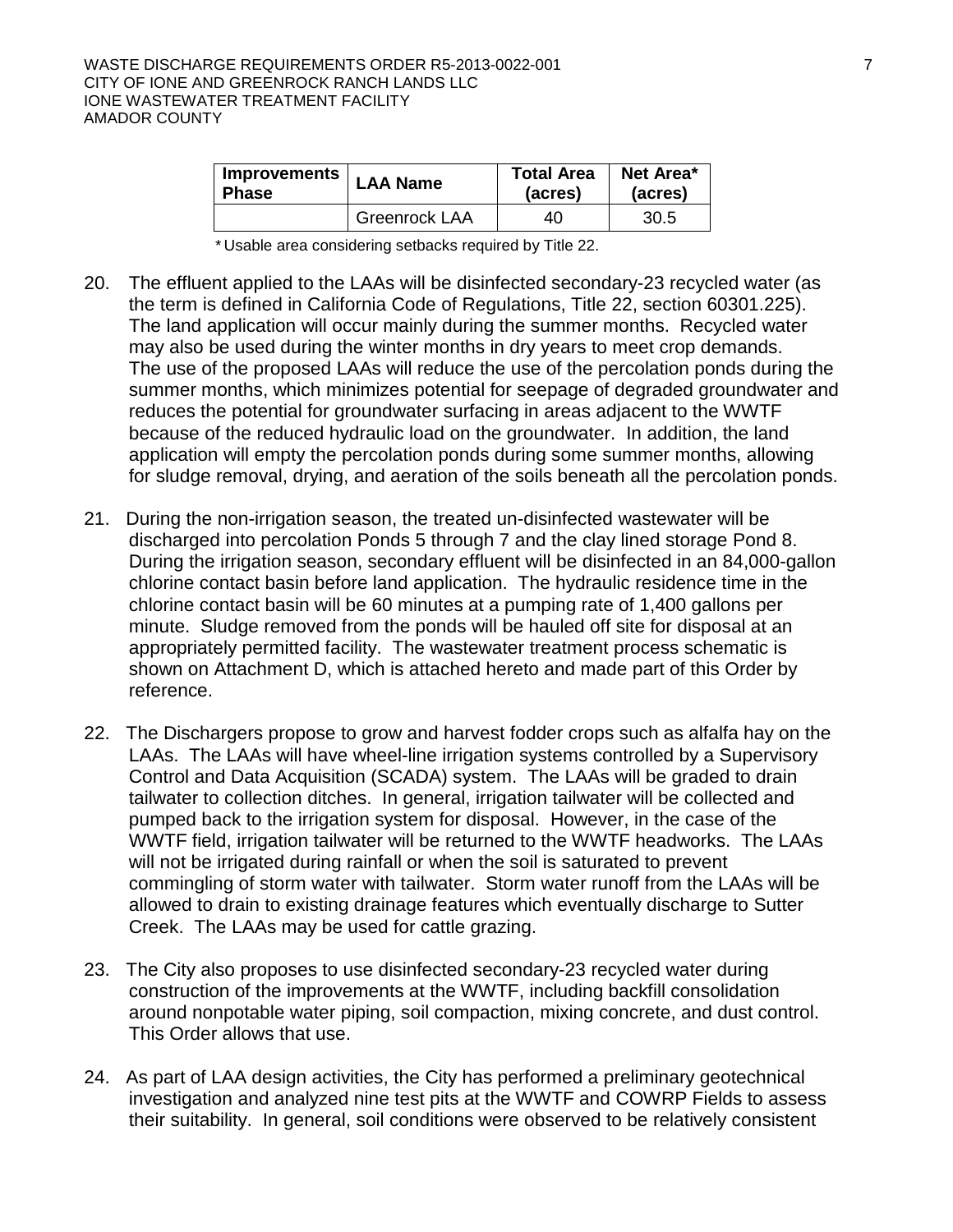and predominately characterized as clay and silty clay. There was evidence of likely restrictive layers and seasonal saturation (clay with mottles) in two of the pits on the WWTP field at depths of 3 to 4 feet. Evidence of restrictive layers or seasonal saturation was not found in the other test pits.

- 25. The RWD states that, according to the US Bureau of Reclamation's AgriMet website, the average root depth for alfalfa is 4 feet, which is above seasonal high groundwater and well above groundwater levels in summer and fall.
- 26. The proposed storage Pond 8 in Phase II will be a 17 million gallon pond with a berm height of approximate 10 feet above the surrounding grade. Because of the shallow groundwater, the pond bottom will be approximately two feet below grade to provide some separation. The pond will be constructed with a 24-inch thick clay liner along the base and sidewalls placed and compacted to achieve a maximum permeability of 1x 10 $<sup>6</sup>$  cm/sec. The RWD states that local lone clays can achieve this permeability</sup> with appropriate placement and compaction.
- 27. The RWD projected that the effluent will have both BOD and total suspended solid concentrations of 30 mg/L. The RWD did not project the TDS and chloride concentrations for the disinfected wastewater. It is expected that the salinity levels of the disinfected effluent will be slightly higher than the current un-disinfected effluent levels.
- 28. The water balances in the RWD demonstrate the facility will have the following storage and disposal capacities for Phases I and II:

| <b>Flow Component</b>                                                                             | Phase I | Phase II |
|---------------------------------------------------------------------------------------------------|---------|----------|
| Influent ADWF $1$ (MGD)                                                                           | 0.50    | 0.52     |
| Total effluent flow to the percolation<br>ponds as a maximum flow for any<br>calendar month (MGD) | 0.75    | 0.78     |
| Total annual effluent flow to the<br>percolation ponds (MG)                                       | 237     | 246      |

 $1$  Influent flows at headworks in the months of July through September, inclusive.

The influent flows used in the capacity analysis include: domestic wastewater generated from the City, tertiary filter backwash flows from the COWRP, and filter backwash flows from the AWA water treatment plant. The total effluent flows to the percolation ponds include the influent flows at the headworks and the ARSA secondary effluent flows to the percolation ponds. The water balances are based on the assumption of year-round cropping of all available LAAs. Therefore, this Order requires year round cropping of all LAAs and allows year-round irrigation with recycled effluent to meet crop water needs.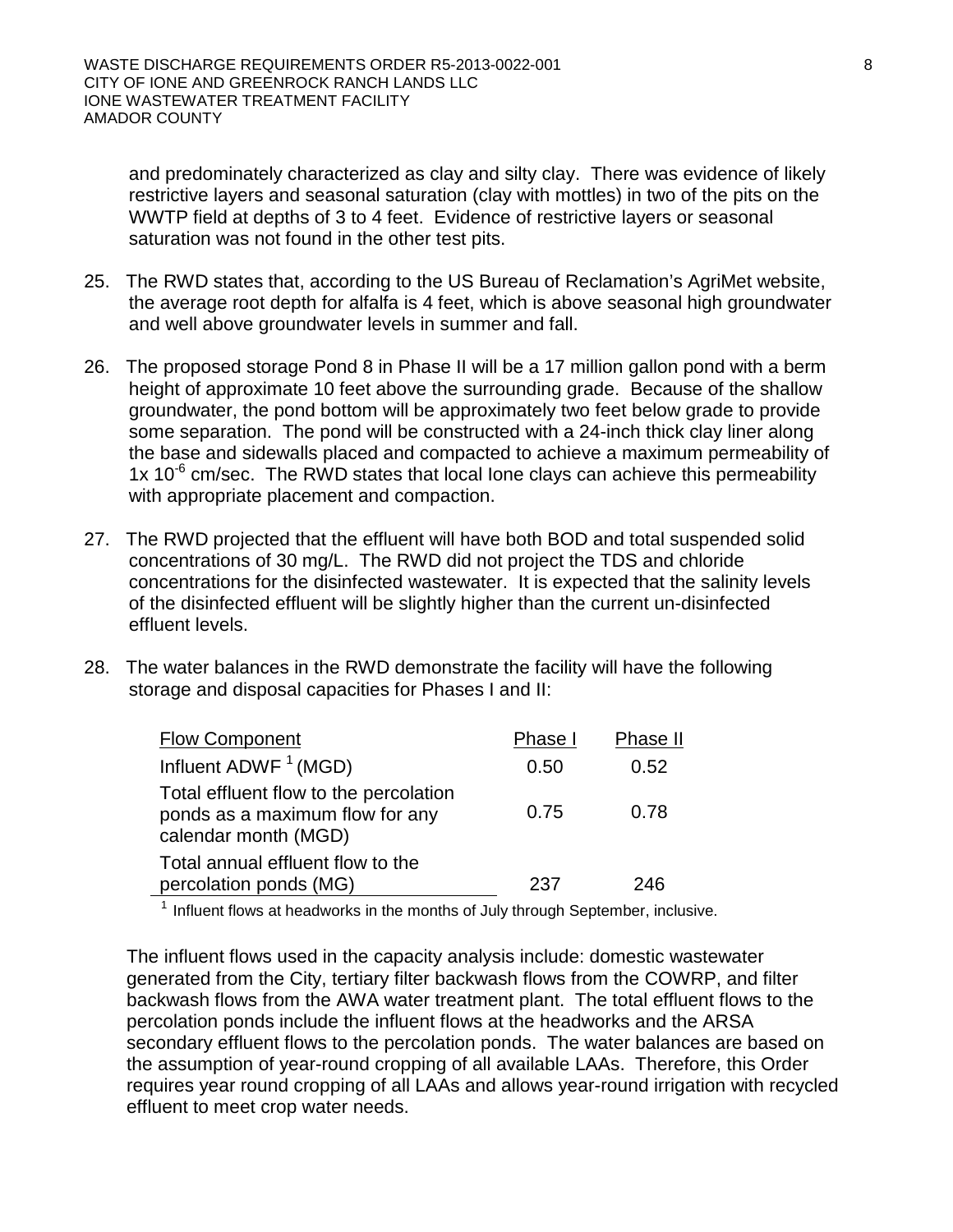29. The 2011 CDO flow limits are 0.55 MGD as an average dry weather influent flow and 0.75 MGD as a monthly average effluent flow for any calendar month. The City states that the current treatment capacity is 0.55 MGD. However, the storage and disposal capacity is less than 0.55 MGD. Therefore, this Order sets initial flow limits equal to the WWTF's capacity after the Phase I upgrades are completed. This Order grants the Executive Officer the authority to increase the flow limits to the Phase II capacity after the City demonstrates that it has satisfactorily completed the proposed Phase II modifications.

# **Site-Specific Conditions**

30. Potable water supply for the City is provided by AWA. The raw water comes from Tanner Reservoir and is treated in the City of Ione Water Treatment Plant by AWA. Based on the AWA's March 2011 sampling result, the chemical character of the potable water is summarized below. j

| <b>Water Supply Analytical Results</b> |      |                     |  |  |  |
|----------------------------------------|------|---------------------|--|--|--|
| Parameter                              | Unit | Concentration       |  |  |  |
| <b>Total Dissolved Solids</b>          | mg/L | 37 mg/L             |  |  |  |
| Calcium                                | mg/L | 4.7 $mg/L$          |  |  |  |
| Chloride                               | mg/L | 1.8 mg/L            |  |  |  |
| Fluoride                               | mg/L | $< 0.10$ mg/L       |  |  |  |
| Magnesium                              | mg/L | 1.0 $mg/L$          |  |  |  |
| Phosphate                              | mg/L | $1.0$ mg/L          |  |  |  |
| Potassium                              | mg/L | <b>Non Detect</b>   |  |  |  |
| Sodium                                 | mg/L | $2.5 \text{ mg/L}$  |  |  |  |
| Sulfate                                | mg/L | $1.5$ mg/L          |  |  |  |
| <b>Total Alkalinity</b>                | mg/L | 18 $mg/L$           |  |  |  |
| Hardness                               | mg/L | $24$ mg/L           |  |  |  |
| Aluminum                               | mg/L | <b>Not Detected</b> |  |  |  |
| Arsenic                                | mg/L | Not Detected        |  |  |  |
| Cadmium                                | mg/L | <b>Not Detected</b> |  |  |  |
| Copper                                 | mg/L | Not Detected        |  |  |  |
| Lead                                   | mg/L | Not Detected        |  |  |  |
| Iron                                   | mg/L | Not Detected        |  |  |  |
| Manganese                              | mg/L | <b>Not Detected</b> |  |  |  |
| Nickel                                 | mg/L | Not Detected        |  |  |  |
| Zinc                                   | mg/L | <b>Not Detected</b> |  |  |  |

31. The ground surface elevations at the WWTF site range from approximately 258 to 280 feet above mean sea level (MSL), and the area around the site is relatively flat. Sutter Creek flows from east to west approximately 100 feet north of the northernmost WWTF ponds.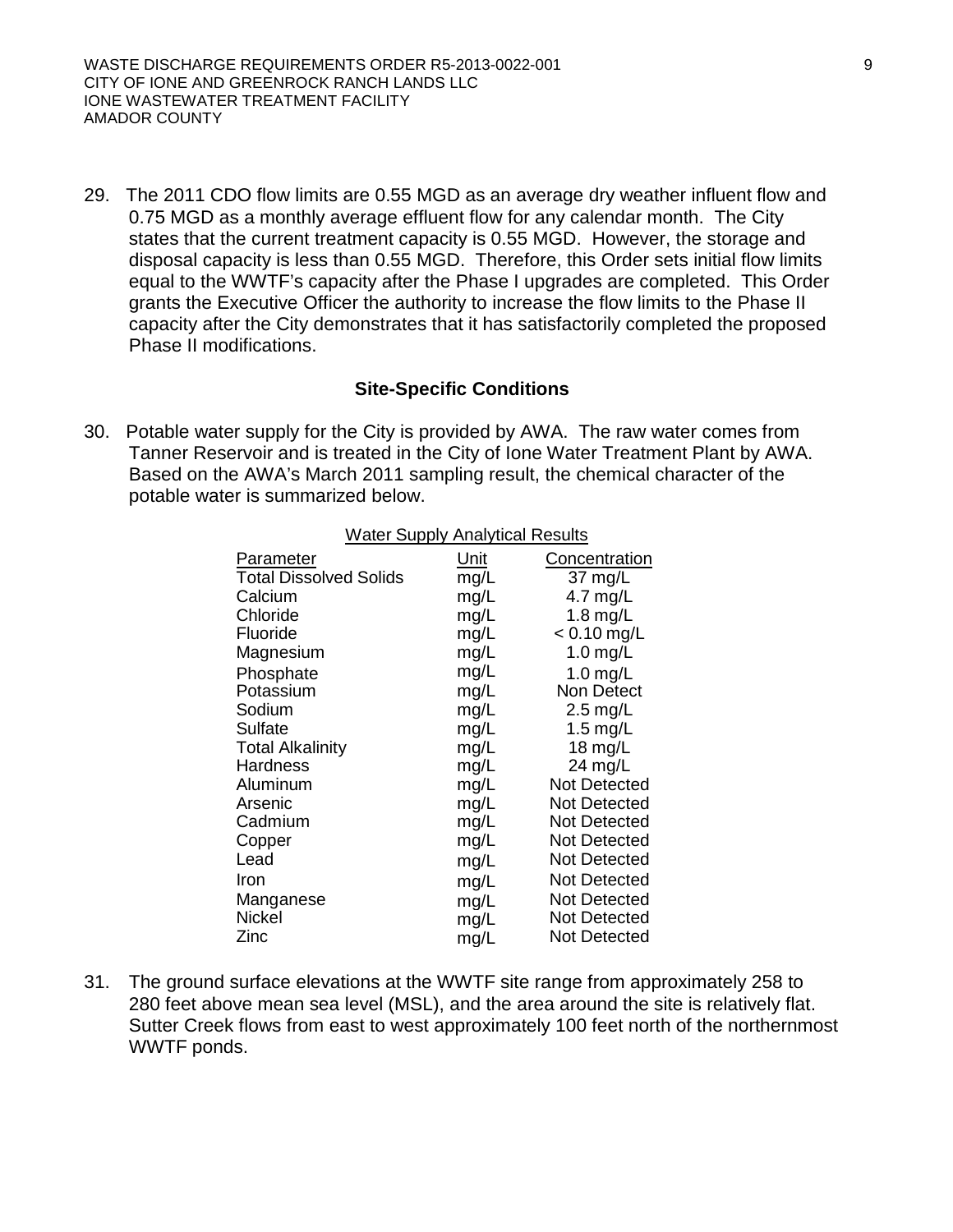- 32. The WWTF, WWFT Field, and COWRP Field are outside of the 100-year flood zone based on the FEMA 2000 Insurance Maps. The Greenrock LAA and the southern portion of the Town Field are within 100-year flood plain of Sutter Creek.
- 33. Surrounding land uses are primarily residential and agricultural. Annual precipitation in the vicinity averages approximately 23 inches, the 100-year total annual precipitation is approximately 40 inches, and the reference evapotranspiration rate is approximately 54 inches per year.

#### **Groundwater Considerations**

- 34. Soils at the existing WWTF and the LAAs are quaternary alluvium of the Modesto-Riverbank formation, which are mapped as Honcut very fine sandy loam on Honcut loam over clay. The soil permeability is low to moderate.
- 35. The City has been monitoring shallow groundwater at the WWTF since 2002. The current groundwater monitoring network consists of eight monitoring wells (MW-1, MW-1A, MW-2, MW-3, MW-3A, MW-4, MW-4A and MW-5A) and four piezometers (P1, P2, P3, and P5A). MW-1 and MW-1A are up-gradient of the WWTF, and MW-3, MW-3A, MW-4, MW-4A and MW-5A are down-gradient of the WWTF ponds, as shown on Attachment B. MW-2 monitors groundwater between Pond 4 and Sutter Creek. The following table presents a summary of the monitoring well construction details.

|                  |                   | Range of       | Min.                      | Max.                        |
|------------------|-------------------|----------------|---------------------------|-----------------------------|
| Monitoring       | <b>Well Depth</b> | Depth to water | <b>Groundwater Elevat</b> | <b>Groundwater Elevatio</b> |
| Well ID          | (feet)            | (feet)         | ion (feet, msl)           | n (feet, msl)               |
| MW-1 $1$         | 25                | 7.61 to 15.31  | 258.86                    | 266.56                      |
| MW-1A $1$        | 41.5              | 8.11 to 14.42  | 259.67                    | 265.98                      |
| MW-2 $1$         | 26                | 11.4 to 15.37  | 257.00                    | 260.97                      |
| MW-3 $1$         | 26                | 11.05 to 16.59 | 253.26                    | 258.80                      |
| MW-3A $1$        | 31.5              | 18.76 to 22.22 | 256.05                    | 259.51                      |
| MW-4 $^2$        | 27                | 8.57 to 14.51  | 254.26                    | 260.20                      |
| MW-4A $^2$       | 26.5              | 6.18 to 10.49  | 255.23                    | 259.54                      |
| MW-5A $^2$       | 26.5              | 5.08 to 9.82   | 256.31                    | 261.05                      |
| P1 <sup>2</sup>  | 25                | 3.68 to 9.86   | 259.02                    | 265.20                      |
| P2 <sup>2</sup>  | 26.5              | 12.82 to 17.47 | 259.86                    | 264.51                      |
| P3 <sup>2</sup>  | 31.5              | 11.38 to 18.35 | 257.36                    | 264.33                      |
| P5B <sup>2</sup> | 17                | 4.46 to 9.19   | 256.32                    | 261.05                      |

<sup>1.</sup> Data collected during July 2002 through September 2012.<br><sup>2.</sup> Data collected during August 2007 through September 2012.

The highest groundwater elevation in the piezometer P1 is 265.20 feet, which is slightly higher than the Pond 5 bottom elevation of 264.7 feet. Based on this information, the bottoms of some of the disposal ponds are likely in contact with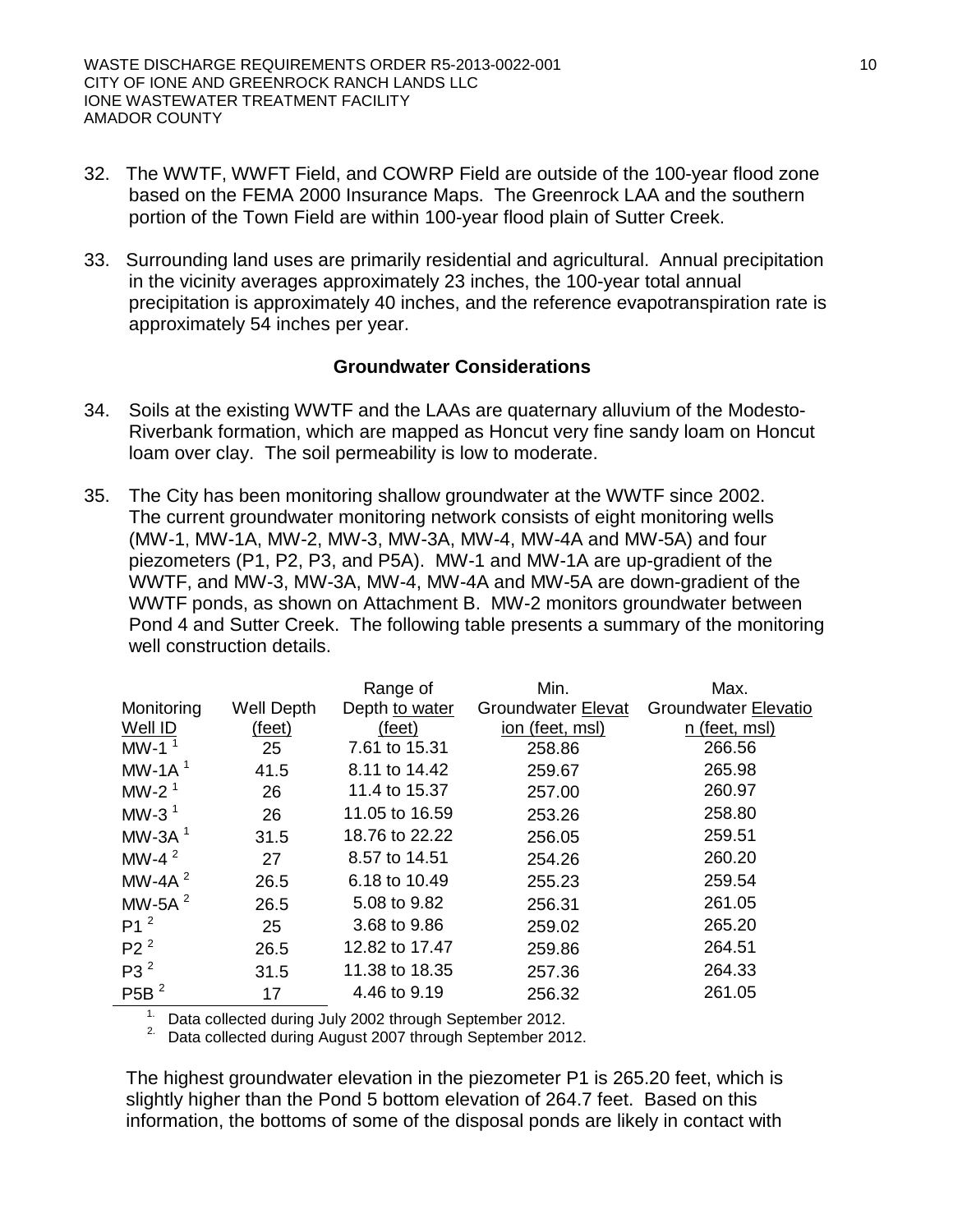seasonal high groundwater, and these conditions may impact the ability of the soils beneath the disposal ponds to treat or remove certain waste constituents.

In addition, six MW-08 series wells (MW-08-1, MW-08-2A, MW-08-2B, MW-08-3, MW-08-4A, MW-08-4B) are located east and south of the WWTF, as shown on Attachment B. Since September 2009, the MW-08 series wells have only been used to measure the groundwater elevations semi-annually. The depths of water in the up-gradient wells MW-08-4A, MW-08-4B ranged from 10 to 20 feet; while the depths of water in MW-08-1 ranged from 1.64 to 5.76 feet.

- 36. As noted above, groundwater at the site and surrounding properties is very shallow (approximately 1.64 to 22 feet below ground surface). In general, the shallow groundwater flow direction is westward (parallel to Sutter Creek). Up-gradient of WWTF, the groundwater gradient is relative flat (approximately 0.001 feet/foot); Down-gradient of the WWTF ponds, the gradient steepens to approximately 0.02 to 0.03 feet/foot. Groundwater mounding occurs in the area around the WWTF ponds.
- 37. Groundwater quality has been characterized by quarterly sampling of monitoring wells from March 2009 through September 2012. A summary of average concentrations (except total coliform organisms) is presented in the table below for select constituents.

| Well<br>ID            | TDS (mg/L)                | <b>Dissolved</b><br>manganese<br>$(\mu g/L)$ | <b>Dissolved</b><br>iron<br>$(\mu g/L)$ | Nitrate<br>nitrogen<br>(mg/L) | Total<br>Kjeldahl<br>nitrogen<br>(mg/L) | Total coliform<br>organisms,<br>median (MPN/100<br><u>ml)</u> | Sodium<br>(mg/L) | Chloride<br>(mg/L) |
|-----------------------|---------------------------|----------------------------------------------|-----------------------------------------|-------------------------------|-----------------------------------------|---------------------------------------------------------------|------------------|--------------------|
| MW-                   | <b>Background Wells</b>   |                                              |                                         |                               |                                         |                                                               |                  |                    |
| MW-                   | 178                       | 6.9                                          | 13.9                                    | 1.1                           | 0.2                                     | $<$ 2                                                         | 9.2              | 6.8                |
| 1A                    | 241                       | 20                                           | 21                                      | 2.7                           | 0.5                                     | $<$ 2                                                         | 16               | 18                 |
| MW-                   | <b>Downgradient Wells</b> |                                              |                                         |                               |                                         |                                                               |                  |                    |
| $\overline{2}$<br>MW- | 271                       | 3,920                                        | 1,943                                   | 0.1                           | 2.9                                     | $<$ 2                                                         | 42               | 41                 |
| 3<br>MW-              | 323                       | 4,133                                        | 66                                      | 0.4                           | 1.3                                     | $<$ 2                                                         | 40               | 39                 |
| 3A<br>MW-             | 283                       | 5,513                                        | 3,818                                   | 0.2                           | 6.0                                     | $<$ 2                                                         | 42               | 41                 |
| 4<br>MW-              | 259                       | 373                                          | 31                                      | 0.1                           | 0.1                                     | $<$ 2                                                         | 42               | 41                 |
| 4A<br>MW-             | 269                       | 89                                           | 48                                      | 0.3                           | 0.2                                     | 4                                                             | 24               | 31                 |
| 5                     | 257                       | 221                                          | 12                                      | 0.4                           | 0.1                                     | $<$ 2                                                         | 21               | 25                 |

38. A discussion of groundwater conditions at the WWTF site is presented below based on the above data: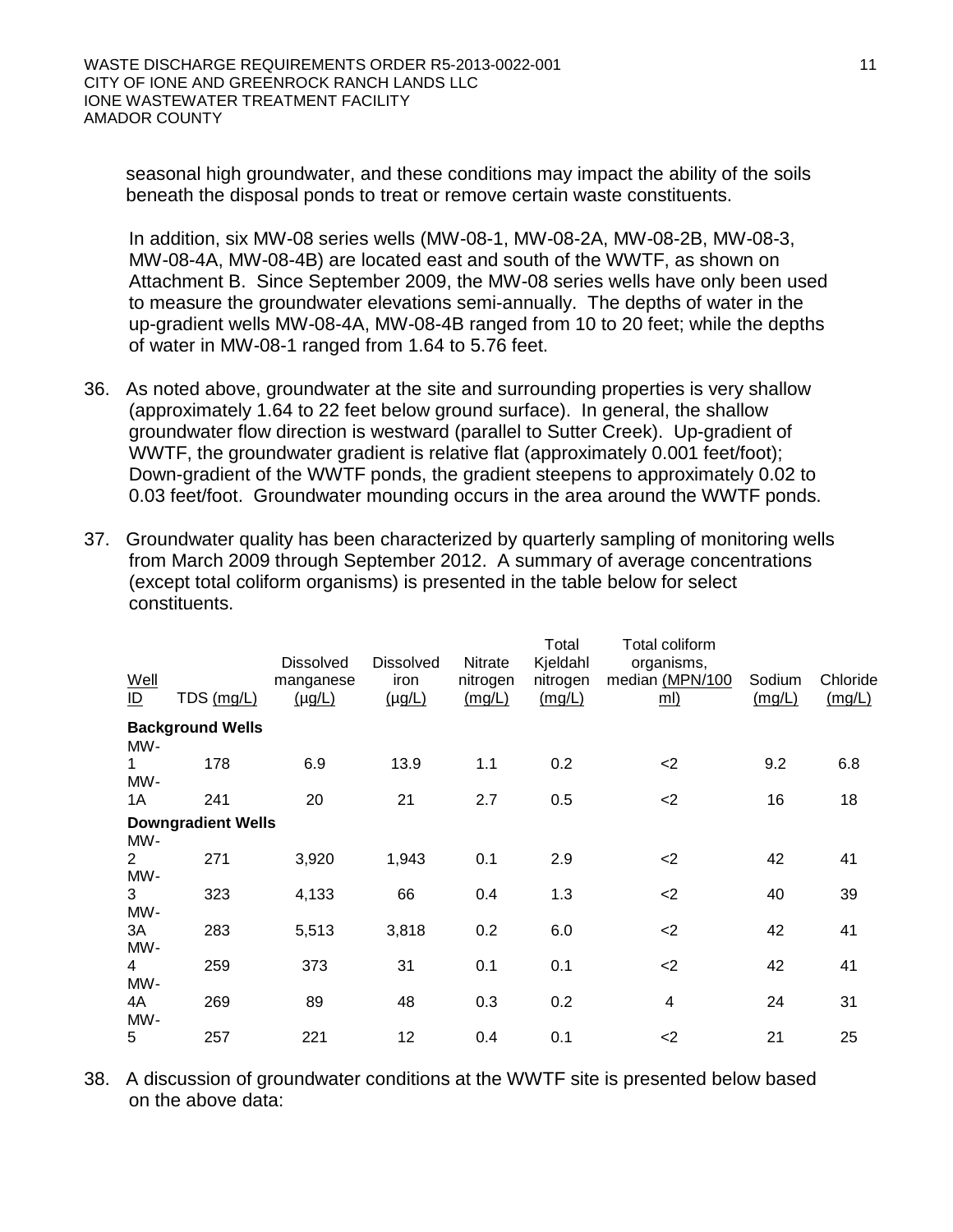- a. The average TDS concentrations in the background wells MW-1 and MW-1A ranged from 178 to 241 mg/L. The average TDS concentrations in the down-gradient wells ranged from 257 to 323 mg/L. Therefore the discharge has degraded groundwater quality for TDS. However, the average TDS concentrations in the down-gradient wells were less than the recommended secondary maximum concentration limit (MCL) of 500 mg/L for TDS.
- b. The average nitrate nitrogen concentrations in the background wells MW-1 and MW-1A ranged from 1.1 to 2.7 mg/L. The nitrate nitrogen concentrations in the down-gradient wells ranged from 0.1 to 0.4 mg/L. These data indicate that the discharge has not degraded groundwater with nitrate. However, groundwater monitoring data indicate that groundwater has been degraded by total Kjeldahl nitrogen, which is a nitrate precursor.
- c. The secondary MCL for dissolved iron is 300 µg/L. The average dissolved iron concentrations in the background wells MW-1 and MW-1A ranged from 13.9 to 21 µg/L. The average dissolved iron concentrations in down-gradient wells MW-2, MW-3A ranged from 1,943 to 3,818 µg/L, which show that the discharge has caused dissolved iron in shallow groundwater to exceed the secondary MCL in violation of the water quality objective in the Basin Plan.
- d. The secondary MCL for dissolved manganese is 50 µg/L. The average dissolved manganese concentrations in the background wells MW-1 and MW-1A ranged from 6.9 to 20 µg/L. However, the average dissolved manganese concentrations in down-gradient wells MW-2, MW-3A ranged from 3,920 to 5,513 µg/L, which show that the discharge has caused dissolved manganese in shallow groundwater to exceed the secondary MCL in violation of the water quality objective in the Basin Plan.
- e. The median concentrations of total coliform organisms in the background wells MW-1 and MW-1A were less than 2.2 most probable number (MPN)/100 mL, which is the Basin Plan's numeric water quality objective for total coliform organisms. The median concentrations of total coliform organisms in all down-gradient wells except MW-4A were less than 2.2 MPN/100 mL. MW-2 has had sporadic detections up to 240 MPN/100 mL. MW-4A has had sporadic detections up to 900 MPN/100 mL with a median concentration of 4 MPN/100 mL for total coliform organisms. The reasons for the occasional total coliform exceedances are unknown. The groundwater coliform detections may be caused by cross-contamination of the monitoring wells during construction and/or subsequent sampling events, or the inadequate soil separations between the pond bottom and groundwater. The lack of consistent detections indicates that the discharge has not caused violation of the Basin Plan water quality objective.

# **Basin Plan, Beneficial Uses, and Regulatory Considerations**

39. The *Water Quality Control Plan for the Sacramento River and San Joaquin River Basins,* Fourth Edition (hereafter Basin Plan) designates beneficial uses, establishes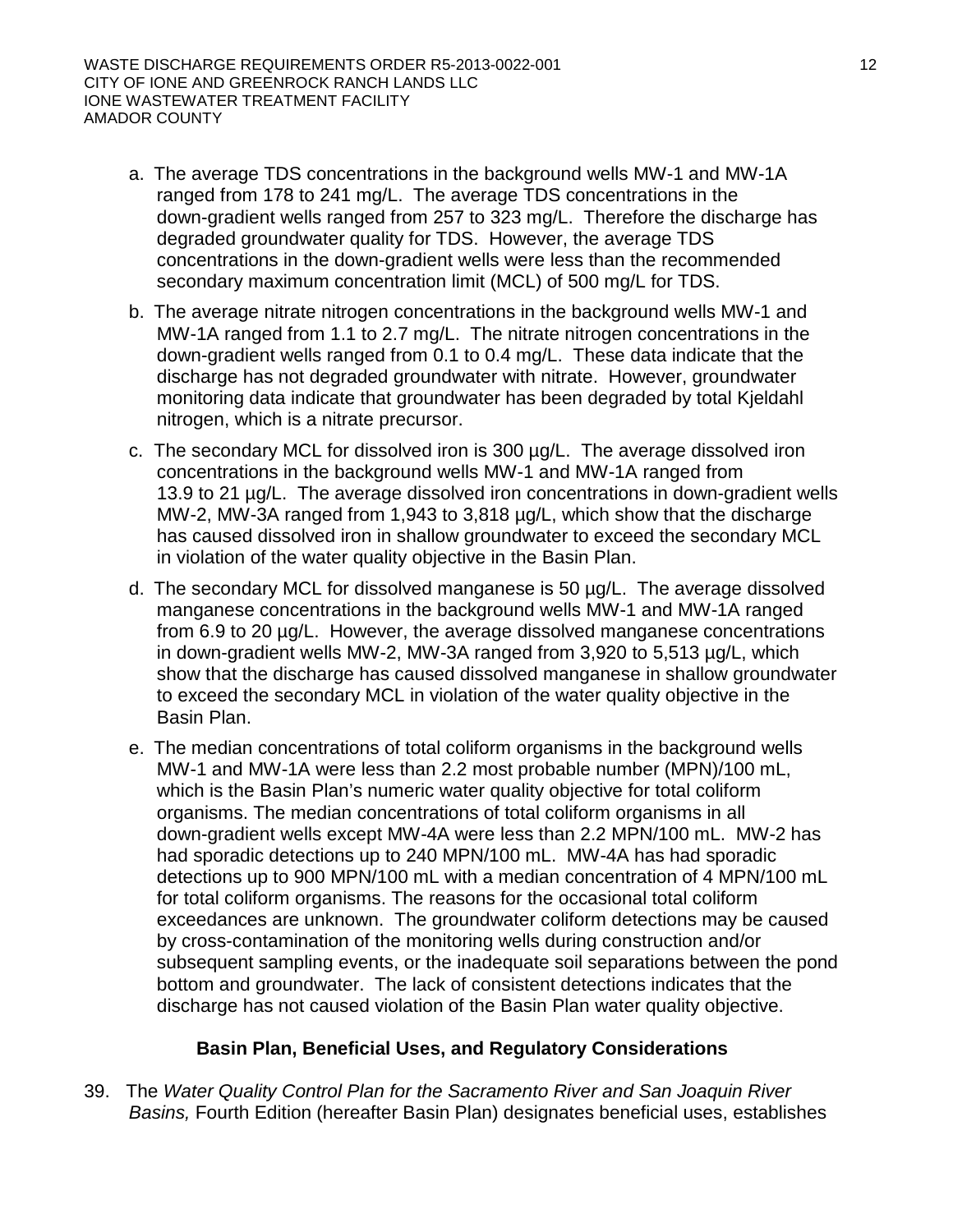water quality objectives, contains implementation plans and policies for protecting waters of the basin, and incorporates by reference plans and policies adopted by the State Water Board. Pursuant to Water Code section 13263(a), waste discharge requirements must implement the Basin Plan.

- 40. Local drainage is to Sutter Creek, a tributary of the Cosumnes River. The beneficial uses of the Cosumnes River, as stated in the Basin Plan, are municipal and domestic supply, irrigation, stock watering, contact recreation, canoeing and rafting, other noncontact recreation, warm and cold freshwater habitat, warm and cold migration, warm and cold spawning, and wildlife habitat.
- 41. The beneficial uses of underlying groundwater as set forth in the Basin Plan are municipal and domestic supply, agricultural supply, industrial service supply and industrial process supply.
- 42. The Basin Plan establishes narrative water quality objectives for chemical constituents, tastes and odors, and toxicity in groundwater. It also sets forth a numeric objective for total coliform organisms.
- 43. The Basin Plan's numeric water quality objective for bacteria requires that the most probable number of coliform organisms over any seven-day period shall be less than 2.2 per 100 mL in MPN groundwater.
- 44. The Basin Plan's narrative water quality objectives for chemical constituents, at a minimum, require waters designated as domestic or municipal supply to meet the MCLs specified in Title 22 of the California Code of Regulations (hereafter Title 22). The Basin Plan recognizes that the Central Valley Water Board may apply limits more stringent than MCLs to ensure that waters do not contain chemical constituents in concentrations that adversely affect beneficial uses.
- 45. The narrative toxicity objective requires that groundwater be maintained free of toxic substances in concentrations that produce detrimental physiological responses in human, animal, plant, or aquatic life associated with designated beneficial uses.
- 46. Quantifying a narrative water quality objective requires a site-specific evaluation of those constituents that have the potential to impact water quality and beneficial uses. The Basin Plan states that when compliance with a narrative objective is required to protect specific beneficial uses, the Central Valley Water Board will, on a case-bycase basis, adopt numerical limitations in order to implement the narrative objective.
- 47. In the absence of specific numerical water quality limits, the Basin Plan methodology is to consider any relevant published criteria. General salt tolerance guidelines, such as *Water Quality for Agriculture* by Ayers and Westcot and similar references indicate that yield reductions in nearly all crops are not evident when irrigation water has an EC less than 700 μmhos/cm. There is, however, an eight- to ten-fold range in salt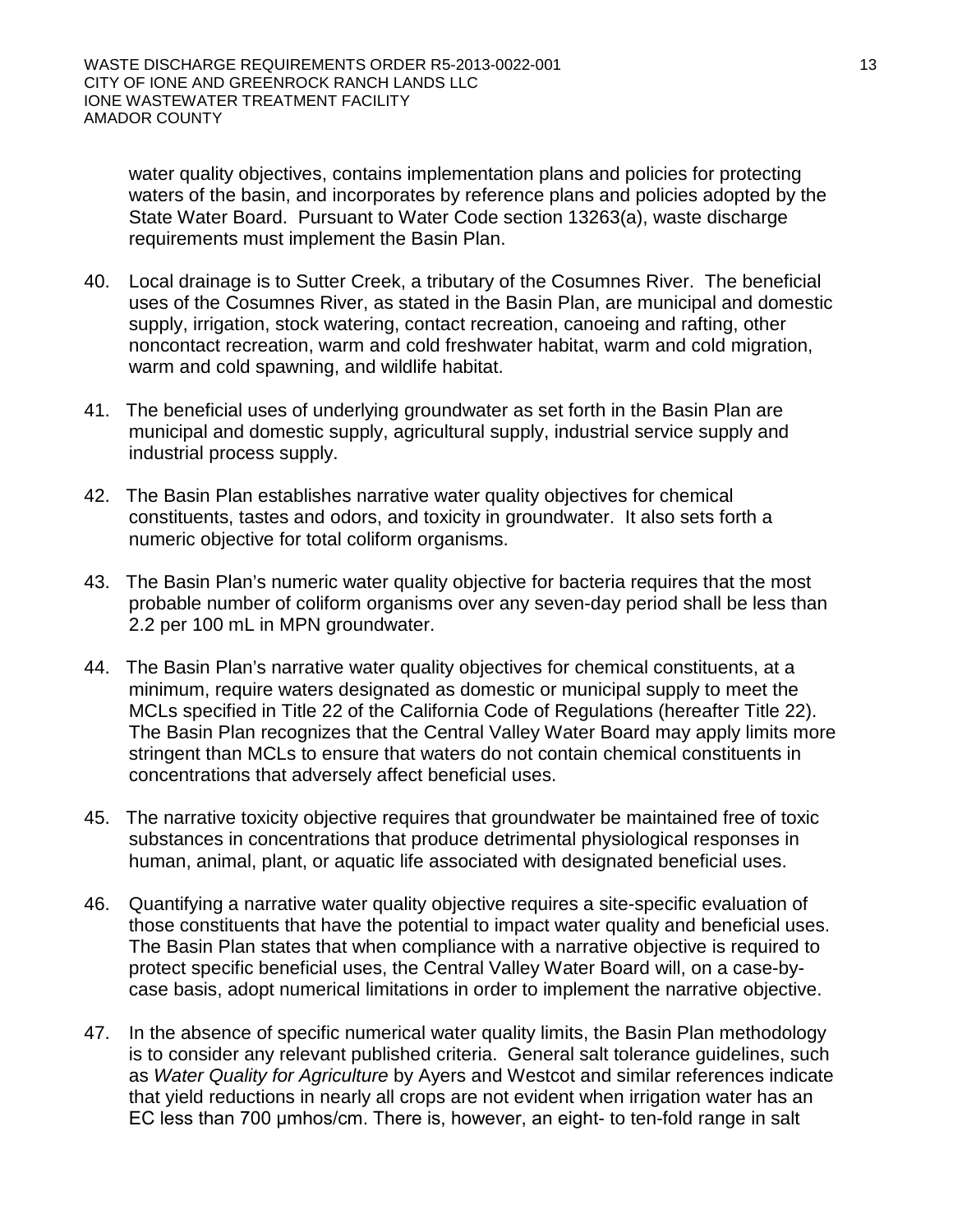tolerance for agricultural crops and the appropriate salinity values to protect agriculture in the Central Valley are considered on a case-by-case basis. It is possible to achieve full yield potential with waters having EC up to 3,000 μmhos/cm if the proper leaching fraction is provided to maintain soil salinity within the tolerance of the crop.

# **Antidegradation Analysis**

- 48. State Water Resources Control Board Resolution 68-16 ("Policy with Respect to Maintaining High Quality Waters of the State") (hereafter Resolution 68-16) prohibits degradation of groundwater unless it has been shown that:
	- a. The degradation is consistent with the maximum benefit to the people of the state.
	- b. The degradation will not unreasonably affect present and anticipated future beneficial uses.
	- c. The degradation does not result in water quality less than that prescribed in state and regional policies, including violation of one or more water quality objectives, and
	- d. The dischargers employ best practicable treatment or control (BPTC) to minimize degradation.
- 49. Degradation of groundwater by some of the typical waste constituents associated with discharges from a municipal wastewater utility, after effective source control, treatment, and control measures are implemented, is consistent with the maximum benefit to the people of the state. The technology, energy, water recycling, and waste management advantages of municipal utility service far exceed any benefits derived from reliance on numerous, concentrated individual wastewater systems, and the impact on water quality will be substantially less. The economic prosperity of valley communities and associated industry is of maximum benefit to the people of the State, and provides sufficient justification for allowing limited groundwater degradation.
- 50. The City has been monitoring groundwater quality at the site since 2002. Based on the data available, it is not possible to determine pre-1968 groundwater quality. To ensure compliance with Resolution 68-16, the Central Valley Water Board has evaluated the potential for the discharge to impact background groundwater quality, which has been defined by sampling groundwater monitoring wells in the vicinity of the WWTF that have not been affected by the City's discharges.
- 51. Constituents of concern that have the potential to degrade groundwater include salts (primarily TDS), iron, manganese, nutrients, and coliform organisms, as discussed: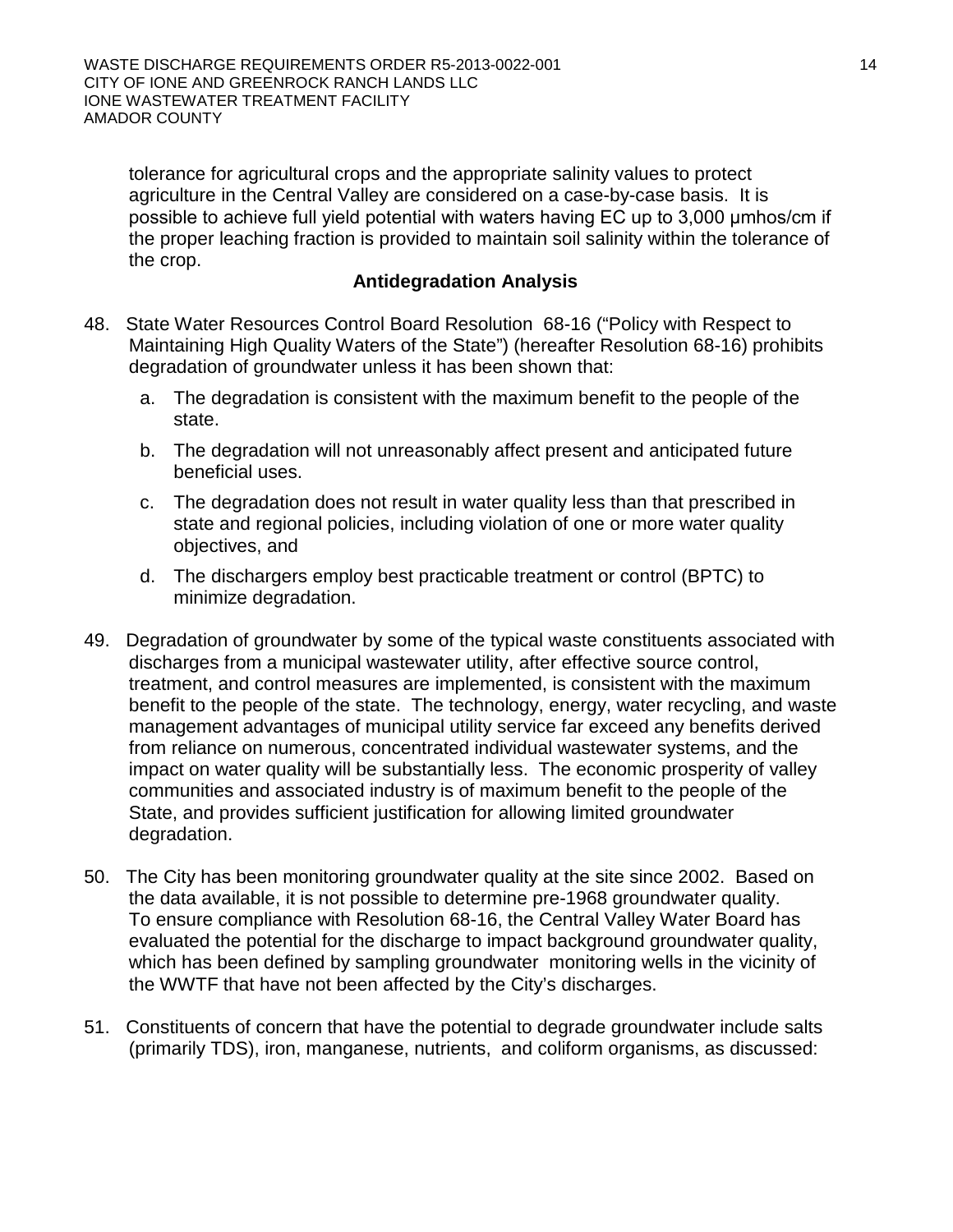#### WASTE DISCHARGE REQUIREMENTS ORDER R5-2013-0022-001 15 15 CITY OF IONE AND GREENROCK RANCH LANDS LLC IONE WASTEWATER TREATMENT FACILITY AMADOR COUNTY

|                    |           | <b>Concentration (mg/L)</b> |                                               |                                          |                                              |
|--------------------|-----------|-----------------------------|-----------------------------------------------|------------------------------------------|----------------------------------------------|
| <b>Constituent</b> | Unit      | Effluent <sup>1</sup>       | <b>Background</b><br>Groundwater <sup>2</sup> | Downgradient<br>Groundwater <sup>3</sup> | <b>Protective</b><br><b>Numeric</b><br>Limit |
| <b>TDS</b>         | mg/L      | 231                         | 178 - 241                                     | 257 - 323                                | 500 to 1,500 $^4$                            |
| Nitrate as N       | mg/L      | 3.2                         | $1.1 - 2.7$                                   | $0.1 - 0.4$                              | $10^{5}$                                     |
| <b>TKN</b>         | mg/L      | 19.4                        | $0.2 - 0.5$                                   | $0.1 - 6.0$                              | $\sim$ $\sim$                                |
| Iron               | $\mu$ g/L | $- -$                       | $13.9 - 21$                                   | $12 - 3,818$                             | 300 <sup>6</sup>                             |
| Manganese          | µg/L      | $- -$                       | $6.9 - 20$                                    | $89 - 5,513$                             | 50 <sup>6</sup>                              |

<sup>1</sup> Effluent averages from January 2010 through March 2012.<br>
<sup>2</sup> Compiled from MW-1, and MW-1A; data collected from March 2009 through September 2012.<br>
<sup>3</sup> Compiled from MW-2, MW-3, MW-3A, MW-4, MW-4A and MW-5A; data coll

 $4$  Secondary Maximum Contaminant Level range.<br>  $5$  Primary Maximum Contaminant Level.<br>  $6$  Secondary Maximum Contaminant Level.

- a. The Secondary MCL for TDS is 500 mg/L as a recommended level, 1000 mg/L as an upper level, and 1500 mg/L as a short-term maximum. The average TDS concentrations in the background wells MW-1 and MW-1A ranged from 178 to 241mg/L. The average TDS concentrations in the down-gradient wells ranged from 257 to 323 mg/L. Therefore the discharge has degraded groundwater quality for TDS. However, the average TDS concentrations in down-gradient wells were less than both the lowest potentially-applicable water quality goal for agricultural use (450 mg/l) and the recommended secondary MCL of 500 mg/L for TDS. Because the City proposes to disinfect effluent to the LAAs by using sodium hypochlorite, the disinfected effluent TDS concentrations will be slightly higher than the current effluent TDS average concentration of 232 mg/L. However, it is expected that the future effluent TDS concentrations will continue to be less than the recommended Secondary MCL of 500 mg/L and that the discharge will not cause exceedance of a water quality objective. Therefore, this Order does not contain an effluent TDS limit.
- b. The Secondary MCL for iron is 300 µg/L, and background groundwater quality is below this level. However, the average dissolved iron concentrations in the down-gradient wells MW-2 and MW-3A ranged from 1,943 to 3,818 µg/L, showing that the discharge has caused dissolved iron in shallow groundwater to exceed the secondary MCL in violation of the Basin Plan. The current monitoring program does not require analysis of iron in the effluent. However, based on the potable water character (iron is typically not detected), domestic water use, and the WWTF operation, the effluent is not expected to contain high iron concentrations. Iron impacts to groundwater are attributable to the presence of degradable organic matter in the wastewater, which depletes oxygen and creates reducing conditions that favor dissolution of iron from the native soil minerals. In order to comply with the 2011 CDO, the City proposes to: a) increase aeration in the treatment ponds, b) increase mixing in Pond 5, and c) remove sludge from the percolation ponds to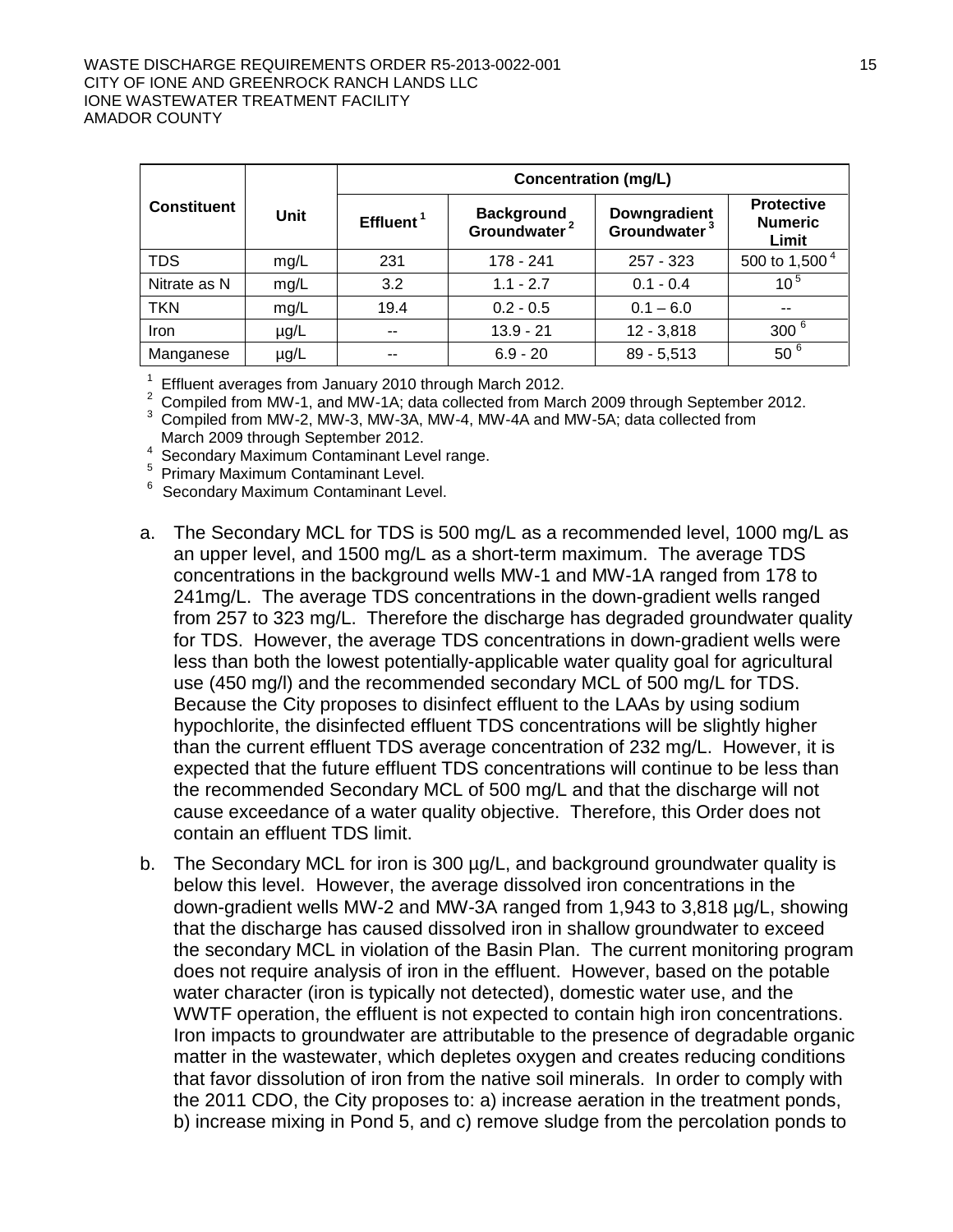decrease anoxic conditions that result in iron mobilization to the shallow groundwater. If these measures do not result in reduction of iron in the groundwater below the secondary MCL, the City plans to remove anoxic soils from the bottom of Pond 5 and add two feet of imported clean soil fill to increase the separation from groundwater.

Based on the planned modifications to the WWTF and proposed LAAs, groundwater quality with respect to iron is expected to improve over time. However, it is not possible to predict whether iron concentrations will be reduced to below the Secondary MCL or exactly when significant improvement in groundwater quality will occur. A companion Cease and Desist Order will include a time schedule that will require the City to complete the proposed facility modifications on a timeline specified by the Central Valley Water Board.

c. The Secondary MCL for manganese is 50 µg/L, and background groundwater quality is below this level. However, the average dissolved manganese concentrations in down-gradient wells MW-2 and MW-3A ranged from 3,920 to 5,513 µg/L, which are much greater than the secondary MCL for manganese. The groundwater monitoring results show that the discharge has caused dissolved manganese in shallow groundwater to exceed the secondary MCL in violation of the Basin Plan. Although manganese may not be present in the WWTF effluent at high concentrations, the reducing conditions in the groundwater mound beneath the WWTF ponds promote the dissolution of manganese that is naturally present in the soil beneath the ponds.

Based on the planned modifications to the WWTF and proposed LAAs, groundwater quality with respect to manganese is expected to improve over time. However, it is not possible to predict whether manganese concentrations will be reduced to below the Secondary MCL or exactly when significant improvement in groundwater quality will occur. A companion Cease and Desist Order will include a time schedule that will require the City to complete the proposed facility modifications on a timeline specified by the Central Valley Water Board.

d. For nutrients such as nitrate, the potential for degradation depends not only on the quality of the treated effluent, but the ability of the vadose zone below the effluent disposal ponds to provide an environment conducive to nitrification and denitrification to convert the effluent nitrogen to nitrate and the nitrate to nitrogen gas before it reaches the water table.

The nitrate nitrogen concentrations in the background wells MW-1 and MW-1A ranged from 1.1 to 2.7 mg/L, which are higher than the nitrate nitrogen concentrations in the down-gradient wells (nitrate nitrogen 0.1 to 0.4 mg/L). The groundwater nitrate nitrogen concentrations in all wells were less than the primary MCL of 10 mg/L for nitrate nitrogen. However, groundwater monitoring data indicate that groundwater has been degraded by total Kjeldahl nitrogen, which is a nitrate precursor. Currently, the effluent has average nitrate nitrogen and total nitrogen concentrations of 3.2 mg/L and 22.6 mg/L, respectively. The effluent quality of the modified WWTF is expected to remain the same.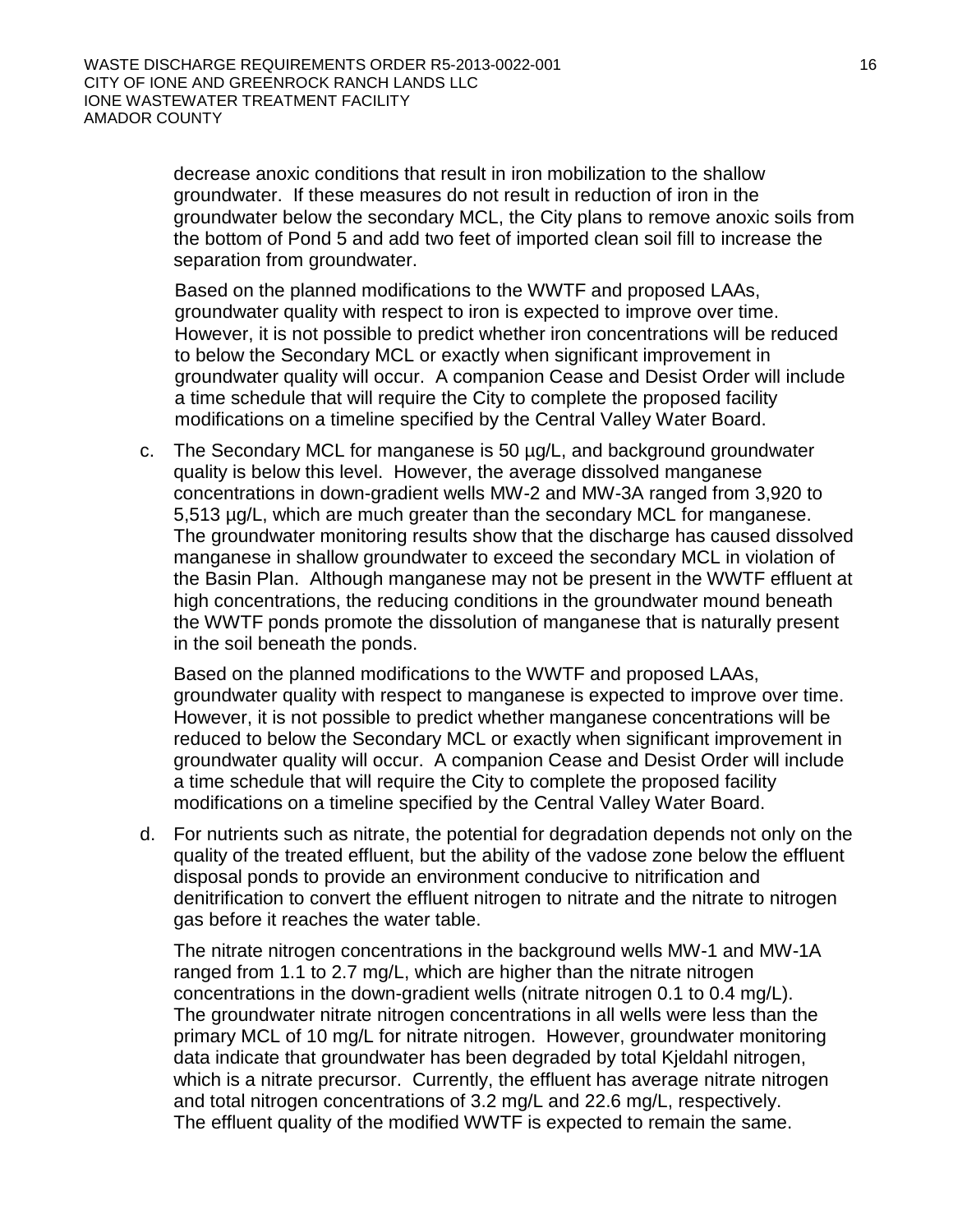It is appropriate to set an effluent limit of 25 mg/L for total nitrogen as an annual average to prevent further groundwater degradation due to pond percolation at the WWTF. The City is able to comply with this limit. Groundwater is shallow at the site. It is appropriate to set a groundwater limit of 10 mg/L for nitrate to protect groundwater.

Based on the effluent total nitrogen concentration of 22.6 mg/L, the projected total nitrogen loading rate for the LAAs is 261 pounds per acre per year (lbs/ac/yr), which is less than the crop demand for alfalfa of up 480 lbs/ac/yr. Therefore, the wastewater land application is not likely to degrade groundwater quality for nitrogen at the LAAs in the future.

- e. For coliform organisms, the potential for exceedance of the Basin Plan's numeric water quality objective depends on the ability of vadose zone soils below the effluent storage/disposal ponds and saturated soils within the shallow water bearing zone to provide adequate filtration. The median concentrations of total coliform organisms in the background wells MW-1 and MW-1A are less than 2.2 MPN/100 mL. However, the down-gradient wells have shown occasional exceedances. Therefore, this Order sets a groundwater limitation for coliform organisms at the Basin Plan numeric water quality objective.
- 52. This Order, in concert with the companion CDO, establishes both effluent and groundwater limitations for the WWTF and a progressive sequence of improvements that will ultimately ensure that the discharge will not affect beneficial uses and will not result in water quality less than that prescribed in state and regional policies, including water quality objectives set forth in the Basin Plan.

After the facility and operational improvements described in Finding 18 a-e are completed, the City will provide treatment and control of the discharge that incorporates:

- a. Improved secondary treatment through additional aeration;
- b. Direct mixing in Pond 5 to promote aerobic conditions;
- c. Water recycling to reduce waste constituent loading to the creek and groundwater;
- d. Sludge removal; and
- e. Chlorine disinfection.

The Central Valley Water Board considers these measures to go beyond treatment and control measures currently implemented by similarly-situated municipalities of the same approximate size that face similar environmental conditions, and therefore the Board considers these measures to constitute "best practicable" treatment and control of the waste discharge constituents. Because the City is implementing what the Board considers to be best practicable treatment or control of the discharges, the Board has the discretion to allow degradation of high-quality water up to the water quality objectives set forth in the Board's Basin Plan, provided that such degradation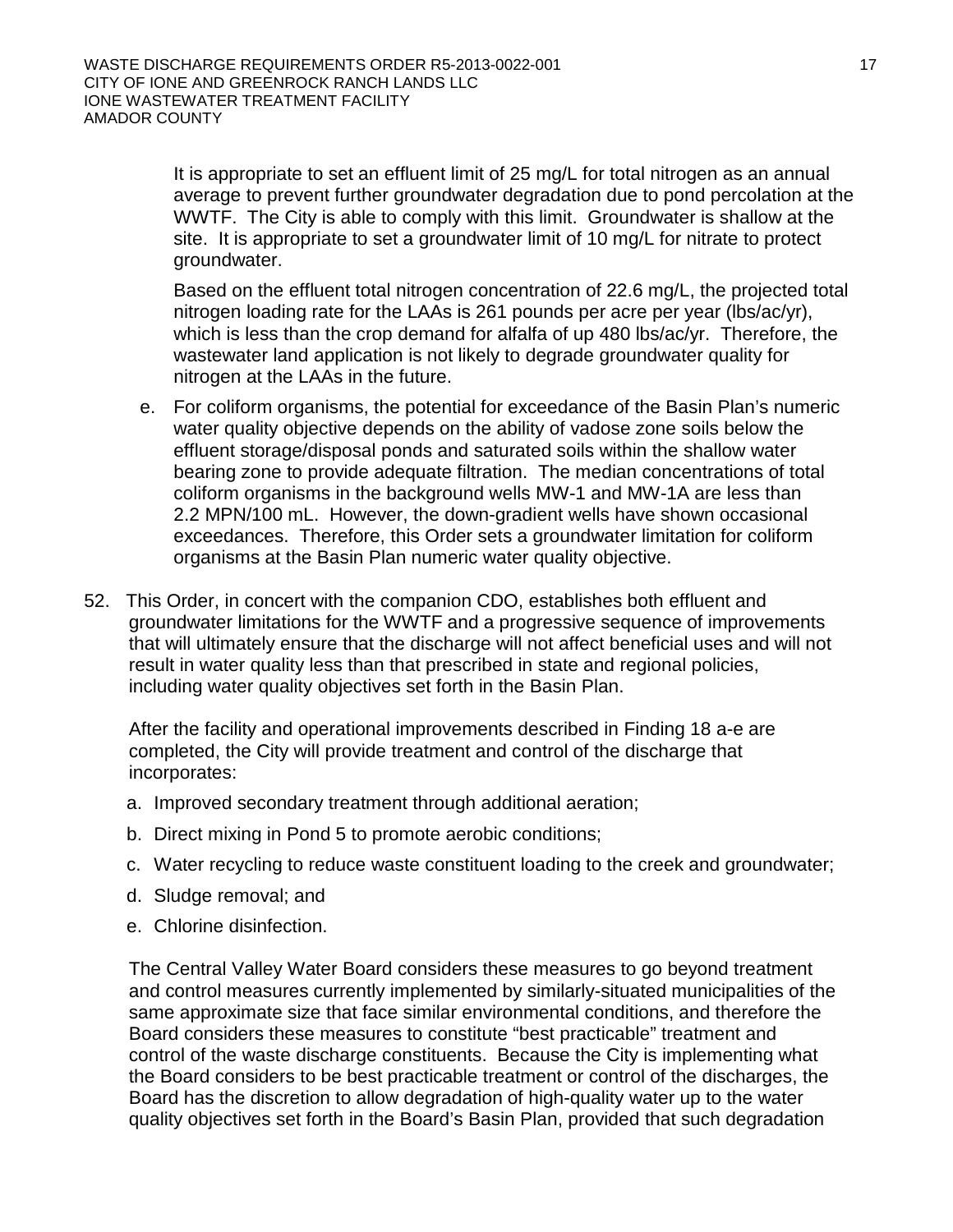is consistent with the maximum benefit to the people of the state. However, the Board recognizes that the City may still need to implement measures that go beyond those required herein, because even the City's implementation of "best practicable" measures do not allow the Board to authorize degradation that results in water quality worse than that which is protective of beneficial uses. Even after implementing the improvements described above, if iron and manganese concentrations in shallow groundwater remain elevated beyond their respective secondary MCLs, the Board will require the City to take additional measures. It is therefore appropriate for the Board to issue a companion Cease and Desist Order that will set forth a scope and schedule for work that will ensure that the City's discharge will not allow iron and manganese concentrations to impact beneficial uses in the shallow groundwater. However, the Board has the obligation to ensure that this compliance period will be as short as practicable.

53. The limited degradation that may occur as a result of this discharge is consistent with the maximum benefit to the people of the state as described in Finding 47, and the City is implementing treatment or control measures that the Board considers to be best practicable treatment and control. The Board is also setting a time schedule that will ensure that the City will achieve compliance with all state and regional policies, and that the discharge will not unreasonably affect present and anticipated beneficial uses. Therefore, this Order is consistent with Resolution 68-16. Should groundwater monitoring data reveal degradation beyond that anticipated in this Order, the City may be required to evaluate and implement additional treatment or control measures.

# **Water Recycling Regulatory Considerations**

- 54. Undisinfected domestic wastewater contains human pathogens that are typically measured using total or fecal coliform organism as indicator organisms. The California Department of Public Health (CDPH), which has primary statewide responsibility for protecting public health, has established statewide criteria in Title 22, section 60301 et seq. for the use of recycled water.
- 55. A 1988 Memorandum of Agreement (MOA) between CDPH and the State Water Board on the use of recycled water establishes basic principles relative to the agencies and the regional water boards. In addition, the MOA allocates primary areas of responsibility and authority between these agencies, and provides for methods and mechanisms necessary to assure ongoing, continuous future coordination of activities relative to the use of recycled water in California. This Order implements the applicable portions of the Title 22 water recycling regulation in accordance with the MOA.
- 56. On 3 February 2009, the State Water Board adopted Resolution 2009-0011, *Adoption of a Policy for Water Quality Control for Recycled Water* (Recycled Water Policy). The Recycled Water Policy promotes the use of recycled water to achieve sustainable local water supplies and reduce greenhouse gases.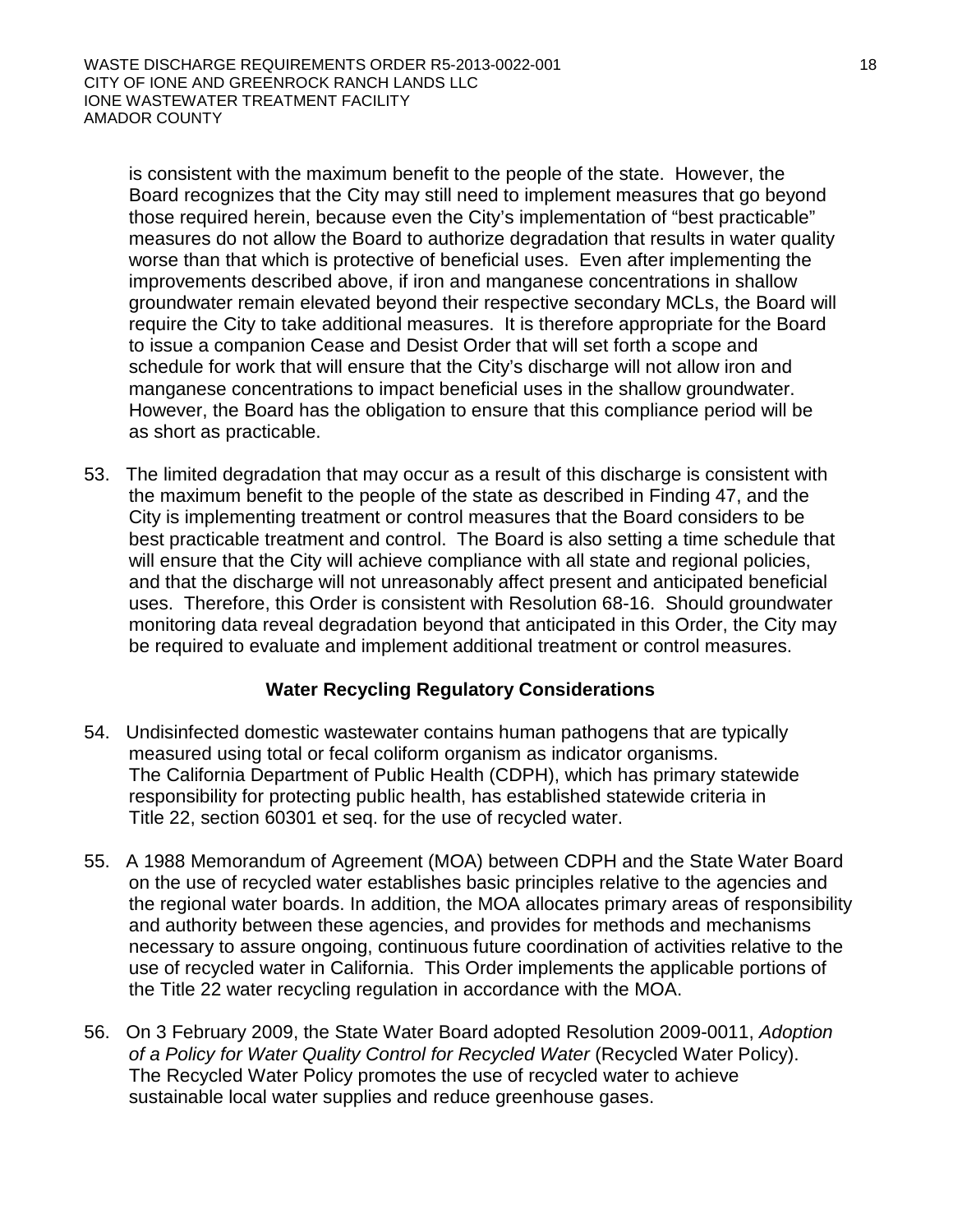- 57. On 23 April 2009, the Central Valley Water Board adopted Resolution R5-2009-0028, *In Support of Regionalization, Reclamation, Recycling and Conservation for Wastewater Treatment Plant*. Resolution R5-2009-0028 encourages water recycling, water conservation, and regionalization of wastewater treatment facilities. It requires the municipal wastewater treatment agencies to document:
	- a. Efforts to promote new or expanded wastewater recycling opportunities and programs;
	- b. Water conservation measures; and
	- c. Regional wastewater management opportunities and solutions (e.g., regionalization).

The distribution of disinfected secondary recycled water by the City is consistent with the intent of State Board Resolution 2009-0011 and Central Valley Water Board Resolution R5-2009-0028.

58. The City submitted a *Title 22 Engineering Report* in October 2012 to the Central Valley Water Board and the CDPH pursuant to Title 22 for water recycling of disinfected secondary-23 recycled water as defined by Title 22, section 60301.225. On 1 November 2012, the CDPH commented on the *Title 22 Engineering Report* and directed the City to revise the report to address specific deficiencies*.* In addition, the CDPH recommended some specific requirements to be included in the revised WDRs. The CDPH has not approved the *Title 22 Engineering Report.* This Order incorporates the requirements requested by the CDPH. This Order prohibits the discharge of recycled water to the LAAs unless and until the CDPH has approved the *Title 22 Engineering Report*.

# **Other Regulatory Considerations**

- 59. Based on the threat and complexity of the discharge, the facility is determined to be classified as 2B as defined below:
	- a. Category 2 threat to water quality: "Those discharges of waste that could impair the designated beneficial uses of the receiving water, cause short-term violations of water quality objectives, cause secondary drinking water standards to be violated, or cause a nuisance."
	- b. Category B complexity, defined as: "Any discharger not included [as Category A] that has physical, chemical, or biological treatment systems (except for septic systems with subsurface disposal) or any Class 2 or Class 3 waste management units."
- 60. Title 27 of the California Code of Regulations (hereafter Title 27) contains regulatory requirements for the treatment, storage, processing, and disposal of solid waste. However, Title 27 exempts certain activities from its provisions. Discharges regulated by this Order are exempt from Title 27 pursuant to provisions that exempt domestic sewage, wastewater, and reuse. Title 27, section 20090 states in part: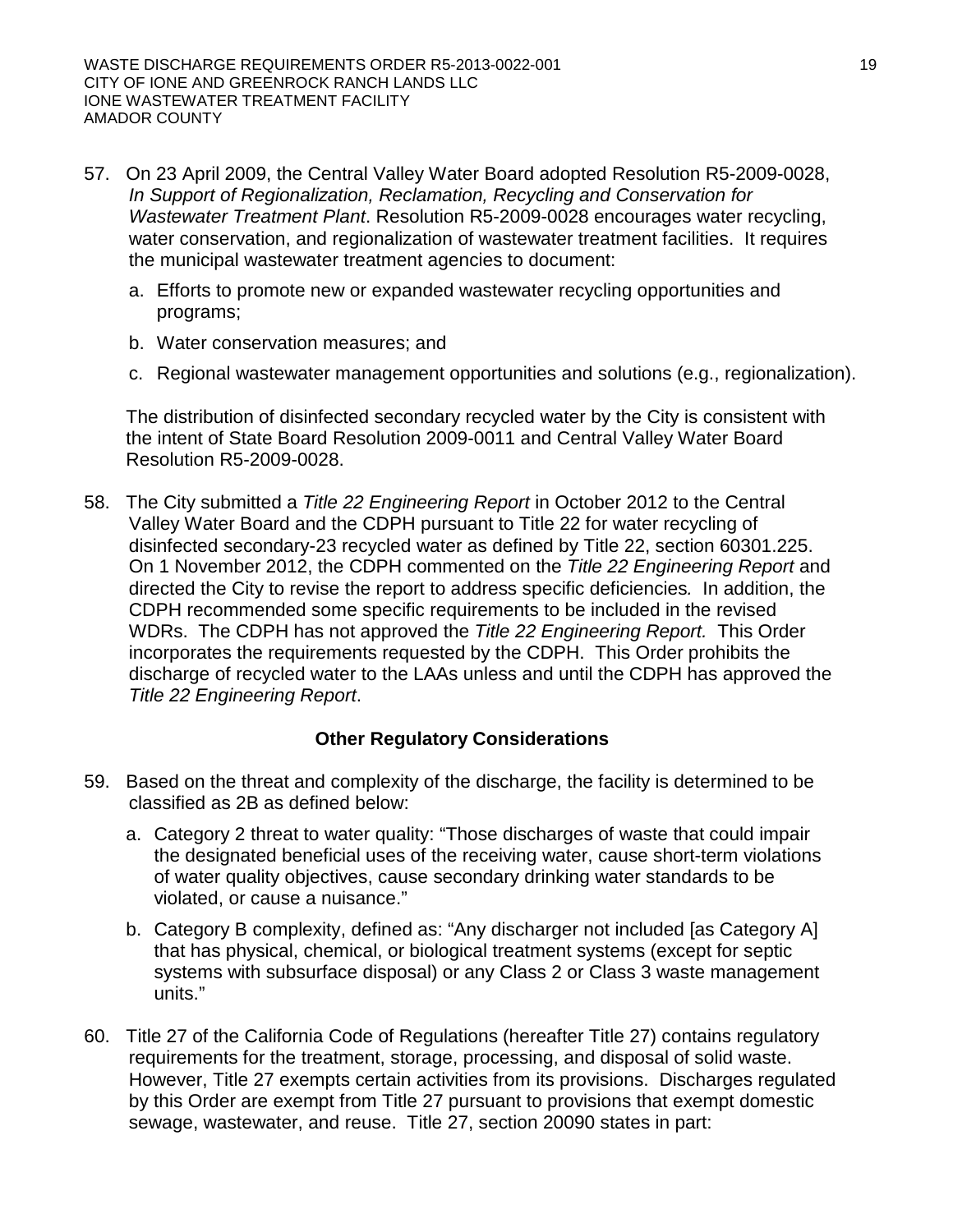The following activities shall be exempt from the SWRCB-promulgated provisions of this subdivision, so long as the activity meets, and continues to meet, all preconditions listed:

(a) Sewage - Discharges of domestic sewage or treated effluent which are regulated by WDRs issued pursuant to Chapter 9, Division 3, Title 23 of this code, or for which WDRs have been waived, and which are consistent with applicable water quality objectives, and treatment or storage facilities associated with municipal wastewater treatment plants, provided that residual sludges or solid waste from wastewater treatment facilities shall be discharged only in accordance with the applicable SWRCB-promulgated provisions of this division.

(b) Wastewater - Discharges of wastewater to land, including but not limited to evaporation ponds, percolation ponds, or subsurface leachfields if the following conditions are met:

- (1) the applicable RWQCB has issued WDRs, reclamation requirements, or waived such issuance;
- (2) the discharge is in compliance with the applicable water quality control plan; and
- (3) the wastewater does not need to be managed according to Chapter 11, Division 4.5, Title 22 of this code as a hazardous waste.

(h) Reuse - Recycling or other use of materials salvaged from waste, or produced by waste treatment, such as scrap metal, compost, and recycled chemicals, provided that discharges of residual wastes from recycling or treatment operations to land shall be according to applicable provisions of this division.

- 61. The discharge authorized herein and the treatment and storage facilities associated with the discharge, are exempt from the requirements of Title 27 as follows:
	- a. The Ponds 1 through 4 and Pond 8 are exempt pursuant to Title 27, section 20090(a) because they are treatment and storage facilities associated with a municipal domestic wastewater treatment plant.
	- b. Percolation Ponds 5, 6, 7 and the LAAs are exempt pursuant to Title 27, section 20090(b) because:
		- i. The Central Valley Water Board is issuing WDRs.
		- ii. Following completion of the improvements required by this Order and a companion Cease and Desist Order, the discharge will be in compliance with the Basin Plan, and;
		- iii. The treated effluent discharged to the ponds and LAAs does not need to be managed as hazardous waste.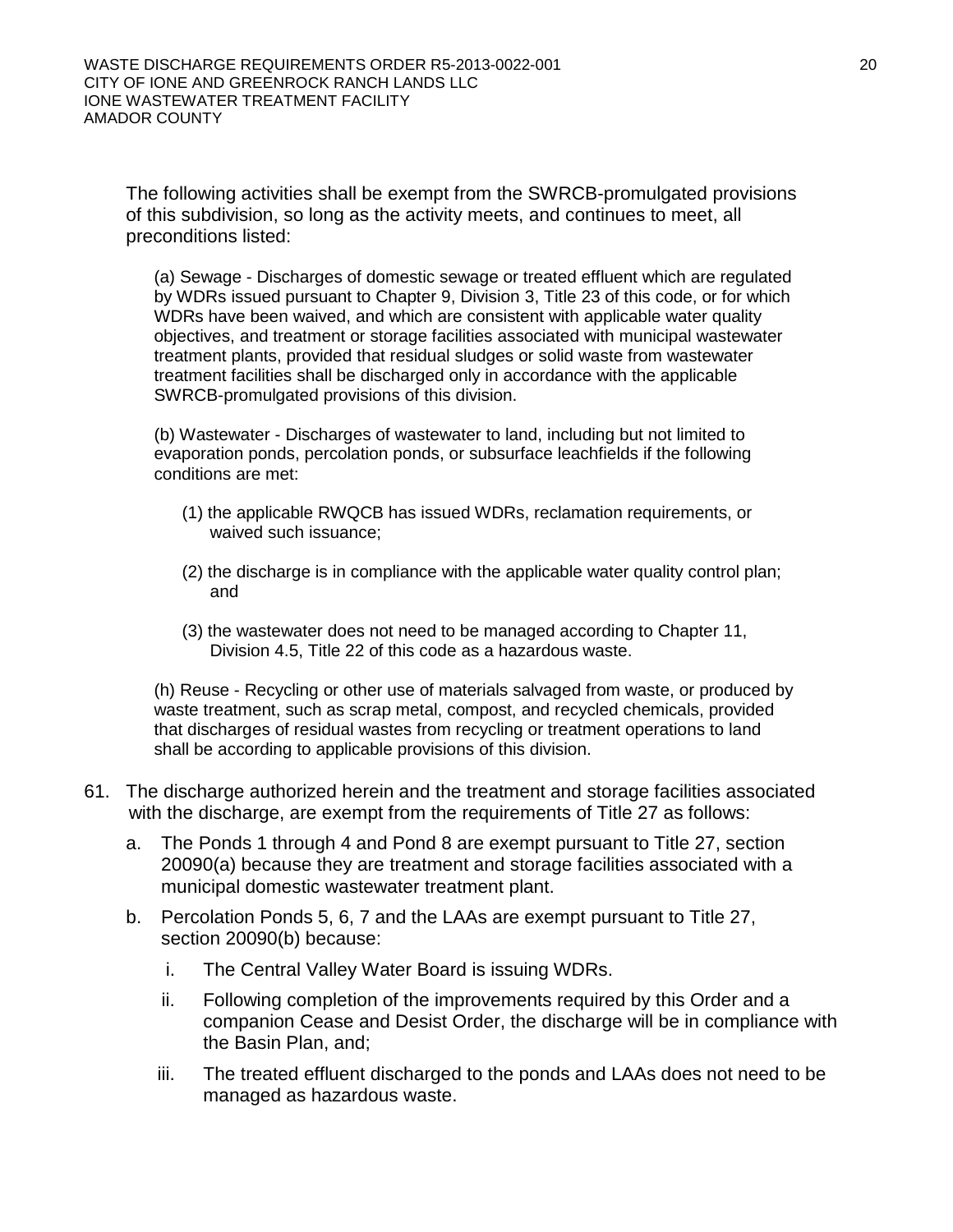- 62. Although the WWTF and the LAAs are exempt from Title 27, the statistical data analysis methods of Title 27, section 20415(e) are appropriate for determining whether the discharge complies with Groundwater Limitations specified in this Order.
- 63. The State Water Board adopted Order 97-03-DWQ (NPDES General Permit CAS000001) specifying waste discharge requirements for discharges of storm water associated with industrial activities, and requiring submittal of a Notice of Intent by all affected industrial dischargers. The wastewater treatment facility has a design capacity of less than 1.0 MGD. The City is therefore not required to obtain coverage under NPDES General Permit CAS000001.
- 64. On 2 May 2006, the State Water Board adopted Statewide General Waste Discharge Requirements for Sanitary Sewer Systems General Order 2006-0003-DWQ (the General Order). The General Order requires all public agencies that own or operate sanitary sewer systems greater than one mile in length to comply with the Order. The WWTF includes more than one mile of sewer lines and is regulated under General Order 2006-0003-DWQ.
- 65. Water Code section 13267(b) states:

In conducting an investigation specified in subdivision (a), the regional board may require that any person who has discharged, discharges, or is suspected of discharging, or who proposes to discharge within its region … shall furnish, under penalty of perjury, technical or monitoring program reports which the board requires. The burden, including costs of these reports, shall bear a reasonable relationship to the need for the reports and the benefits to be obtained from the reports. In requiring those reports, the regional board shall provide the person with a written explanation with regard to the need for the reports, and shall identify the evidence that supports requiring that person to provide the reports.

The technical reports required by this Order and the attached Monitoring and Reporting Program R5-2013-0022 are necessary to ensure compliance with these waste discharge requirements. The Dischargers own and operate the facilities that discharge the waste subject to this Order.

- 66. The California Department of Water Resources sets standards for the construction and destruction of groundwater wells (hereafter DWR Well Standards), as described in *California Well Standards Bulletin 74-90* (June 1991) and *Water Well Standards: State of California Bulletin 94-81* (December 1981). These standards, and any more stringent standards adopted by the state or county pursuant to Water Code section 13801, apply to all monitoring wells used to monitor the impacts of wastewater storage or disposal governed by this Order.
- 67. The action to adopt waste discharge requirements for this existing facility is exempt from the provisions of the California Environmental Quality (CEQA), in accordance with the California Code of Regulations, title 14, section 15301.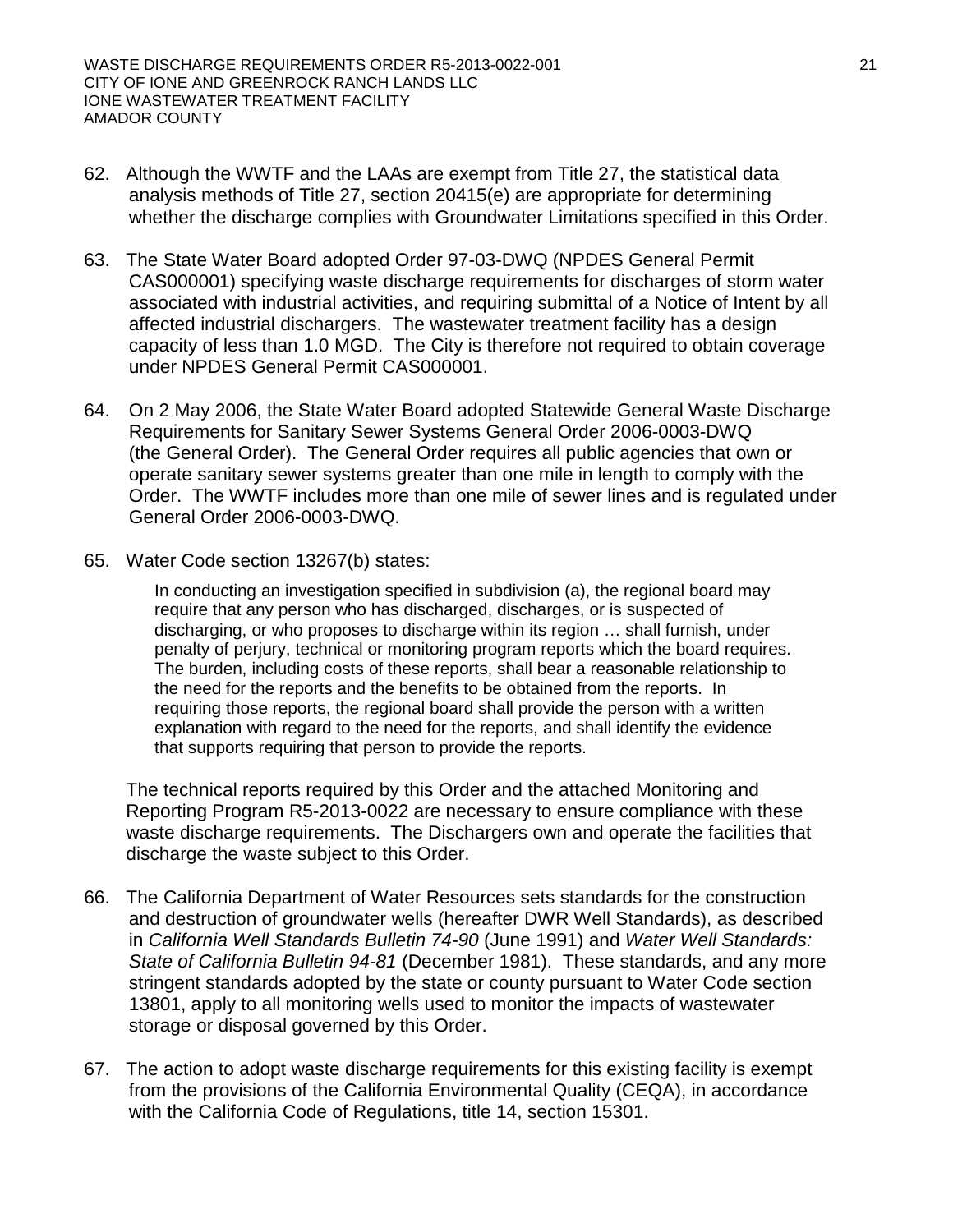- 68. On 26 February 2013, the City certified a Mitigated Negative Declaration for the proposed Phase I/II project in accordance with the California Environmental Quality Act (CEQA). The Initial Study/Mitigated Negative Declaration evaluated the potential impacts to water quality and found that the project will have less than significant impacts to water quality with mitigation incorporated. The Central Valley Water Board participated in the development of the CEQA document as a responsible agency. Compliance with these waste discharge requirements will mitigate or avoid significant impacts to water quality.
- 69. The United States Environmental Protection Agency (EPA) has promulgated biosolids reuse regulations in 40 CFR 503, *Standard for the Use or Disposal of Sewage Sludge,* which establishes management criteria for protection of ground and surface waters, sets application rates for heavy metals, and establishes stabilization and disinfection criteria.
- 70. The Central Valley Water Board is using the Standards in 40 CFR 503 as guidelines in establishing this Order, but the Central Valley Water Board is not the implementing agency for 40 CFR 503 regulations. The Dischargers may have separate and/or additional compliance, reporting, and permitting responsibilities to the EPA.
- 71. Pursuant to Water Code section 13263(g), discharge is a privilege, not a right, and adoption of this Order does not create a vested right to continue the discharge.

# **Public Notice**

- 72. All the above and the supplemental information and details in the attached Information Sheet, which is incorporated by reference herein, were considered in establishing the following conditions of discharge.
- 73. The Dischargers and interested agencies and persons have been notified of the Central Valley Water Board's intent to prescribe waste discharge requirements for this discharge, and they have been provided an opportunity to submit written comments and an opportunity for a public hearing.
- 74. All comments pertaining to the discharge were heard and considered in a public hearing.

**IT IS HEREBY ORDERED** that Order 95-125 is rescinded except for purposes of enforcement and, pursuant to Water Code sections 13263 and 13267, the City and Greenrock Ranch Lands, LLC, their agents, successors, and assigns, in order to meet the provisions contained in Division 7 of the Water Code and regulations adopted hereunder, shall comply with the following: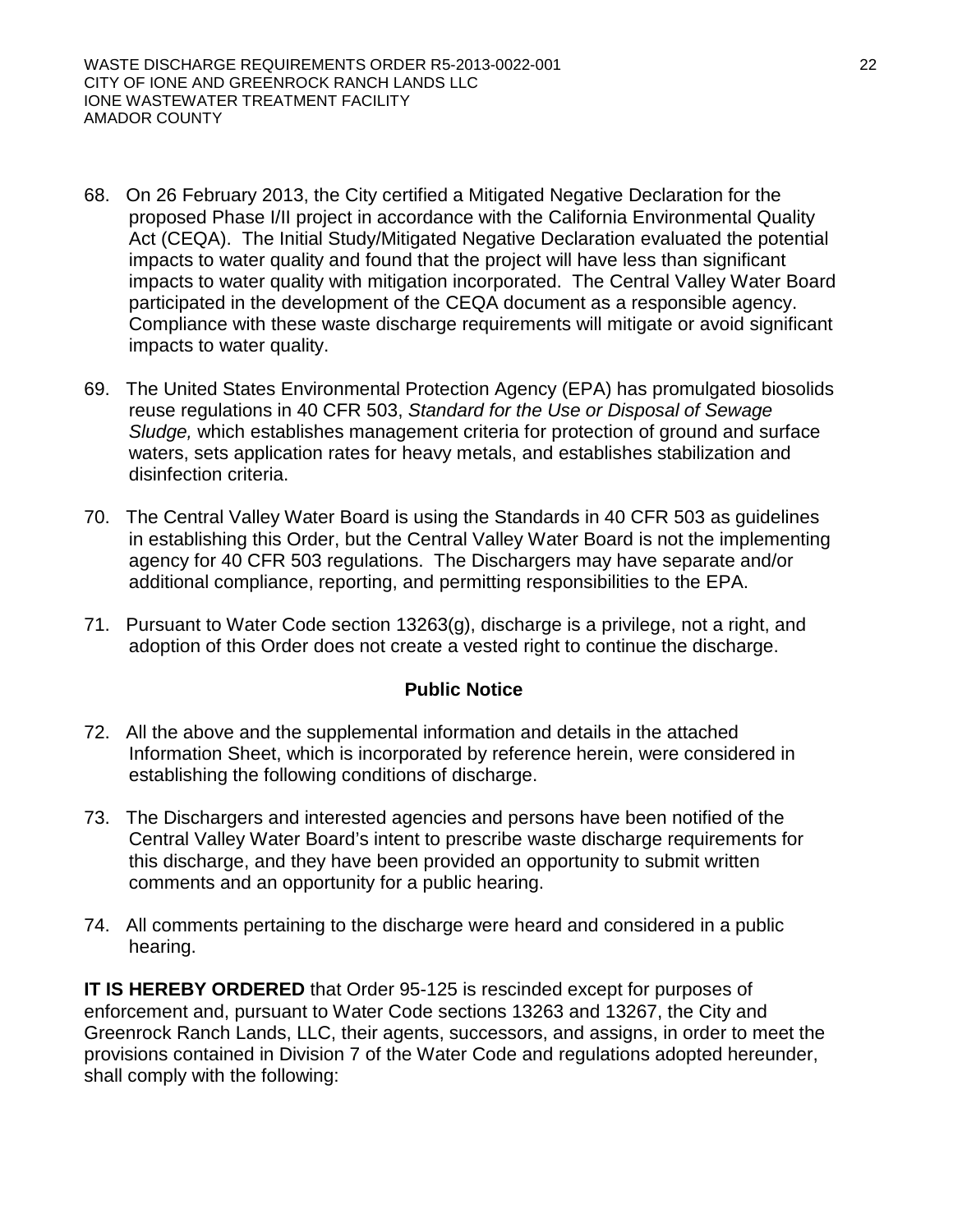# **A. Discharge Prohibitions**

- 1. Discharge of wastes to surface waters or surface water drainage courses is prohibited.
- 2. Discharge of recycled water is prohibited unless and until the CDPH has approved the *Title 22 Engineering Report*.
- 3. Discharge of waste classified as 'hazardous', as defined in the California Code of Regulations, title 23, section 2510 et seq., is prohibited.
- 4. Discharge of waste classified as 'designated', as defined in Water Code section 13173, is prohibited.
- 5. Treatment system bypass of untreated or partially treated waste is prohibited, except as allowed by Standard Provision E.2 of the *Standard Provisions and Reporting Requirements for Waste Discharge Requirements*.
- 6. Discharge of waste at a location or in a manner different from that described in the Findings is prohibited.
- 7. Discharge of toxic substances into the wastewater treatment system or land application areas such that biological treatment mechanisms are disrupted is prohibited.

# **B. Flow Limitations**

1. **Effectively immediately**, the influent flows to the WWTF and the effluent to the percolation ponds shall not exceed the following limits:

| <b>Flow Measurement</b>                                                      | Limit    |
|------------------------------------------------------------------------------|----------|
| Influent Average Dry Weather Flow <sup>1</sup>                               | 0.50 MGD |
| Total effluent flow as a maximum<br>flow for any calendar month <sup>2</sup> | 0.75 MGD |
| Total annual effluent flow 3                                                 | 237 MG   |

As determined by the total flow for the months of July through September, inclusive,

divided by 92 days.<br><sup>2</sup> As determined by the total flow during the calendar month divided by the number of

days in that month.<br> $3\text{ As determined by the total flow for the calendar year.}$ 

Influent flows at the headworks shall include domestic wastewater generated from the City of Ione, tertiary filter backwash flows from the COWRP, and filter backwash flows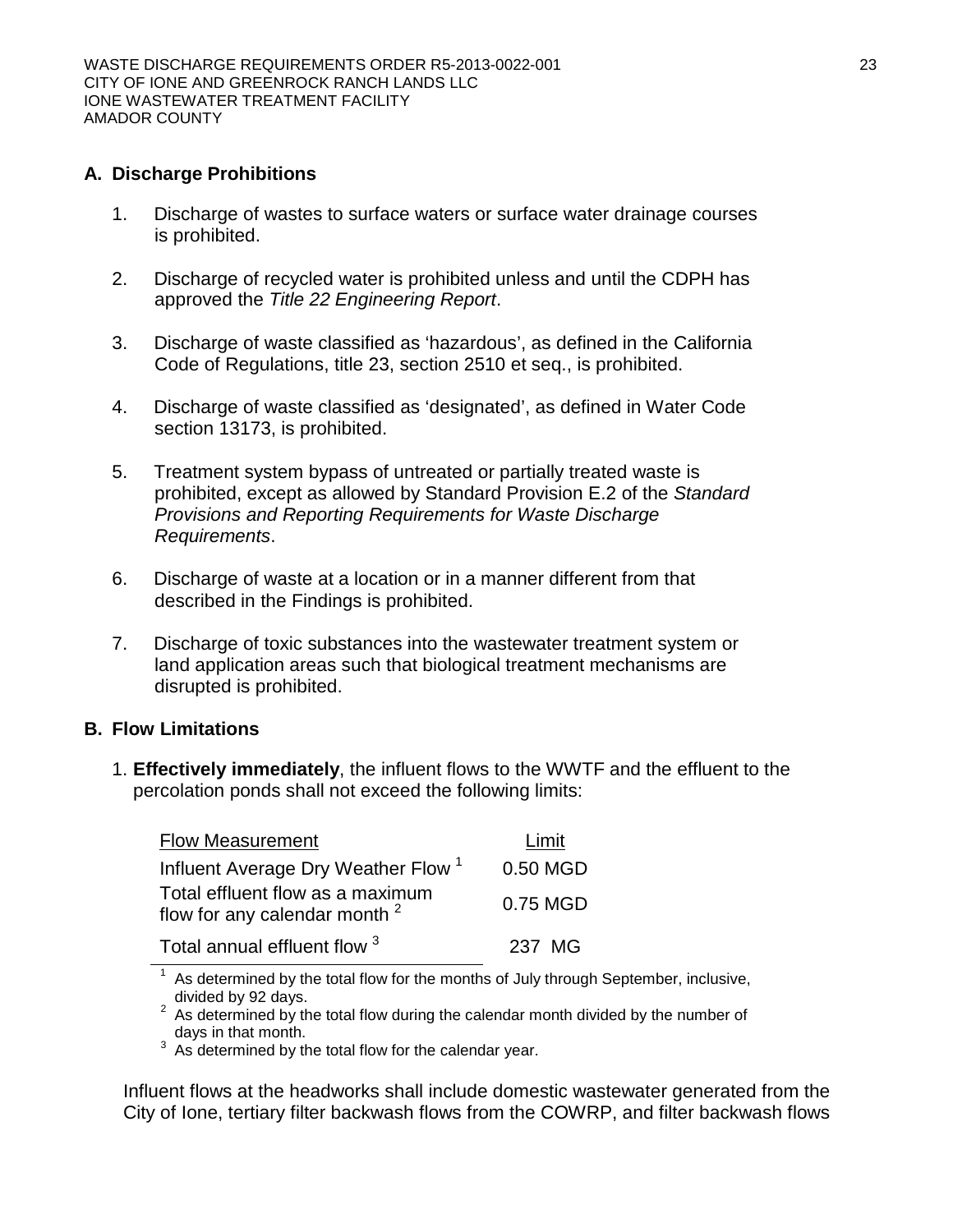from the AWA water treatment plant. Total effluent flows to the percolation ponds shall include the influent flows at the headworks and the ARSA secondary effluent flows to the percolation ponds.

2. **Effective on the date of Executive Officer approval** of the *2020 Capacity Expansion Completion Report* submitted pursuant to Provision I.1.c, influent flows to the WWTF and total effluent flows to the storage/disposal ponds shall not exceed the following limits. Approval of the report is dependent on submittal of a water balance capacity analysis demonstrating that the as-built hydraulic capacity of the WWTF is consistent with the flow limits.

| <b>Flow Measurement</b>                                                      | Limit    |
|------------------------------------------------------------------------------|----------|
| Influent ADWF <sup>1</sup>                                                   | 0.52 MGD |
| Total effluent flow as a maximum flow<br>for any calendar month <sup>2</sup> | 0.78 MGD |
| Total annual effluent flow 3                                                 | 246 MG   |
| $1$ As determined by the total flow for the months of July through Septe     |          |

As determined by the total flow for the months of July through September, inclusive, divided by 92 days.

<sup>2</sup> As determined by the total flow during the calendar month divided by the number of days in that month.<br><sup>3</sup> As determined by the total flow for the calendar year.

Influent flows at the headworks shall include domestic wastewater generated from the City of Ione, tertiary filter backwash flows from the COWRP, and filter backwash flows from the AWA water treatment plant as applicable. Total effluent flows to the storage/disposal ponds shall include the influent flows at the headworks and the ARSA secondary effluent flows to the percolation ponds as applicable.

# **C. Effluent Limitations**

1. Effluent discharged to the percolation ponds shall not exceed the following limits:

| Constituent         | Units | Monthly<br>Average | Monthly<br>Maximum | Annual<br>Average <sup>2</sup> |
|---------------------|-------|--------------------|--------------------|--------------------------------|
| $BOD5$ <sup>1</sup> | mq/L  | 40                 | 60                 | $- -$                          |
| Total Nitrogen as N | mg/L  | $- -$              | $- -$              | 25                             |

5-day biochemical oxygen demand at 20°C.<br>As determined by the sum of all effluent monthly results during the calendar year divided by the number of samples.

2. The annual total nitrogen mass loading to each of the LAAs shall not exceed the agronomic rate for the crop grown. Compliance with this requirement shall be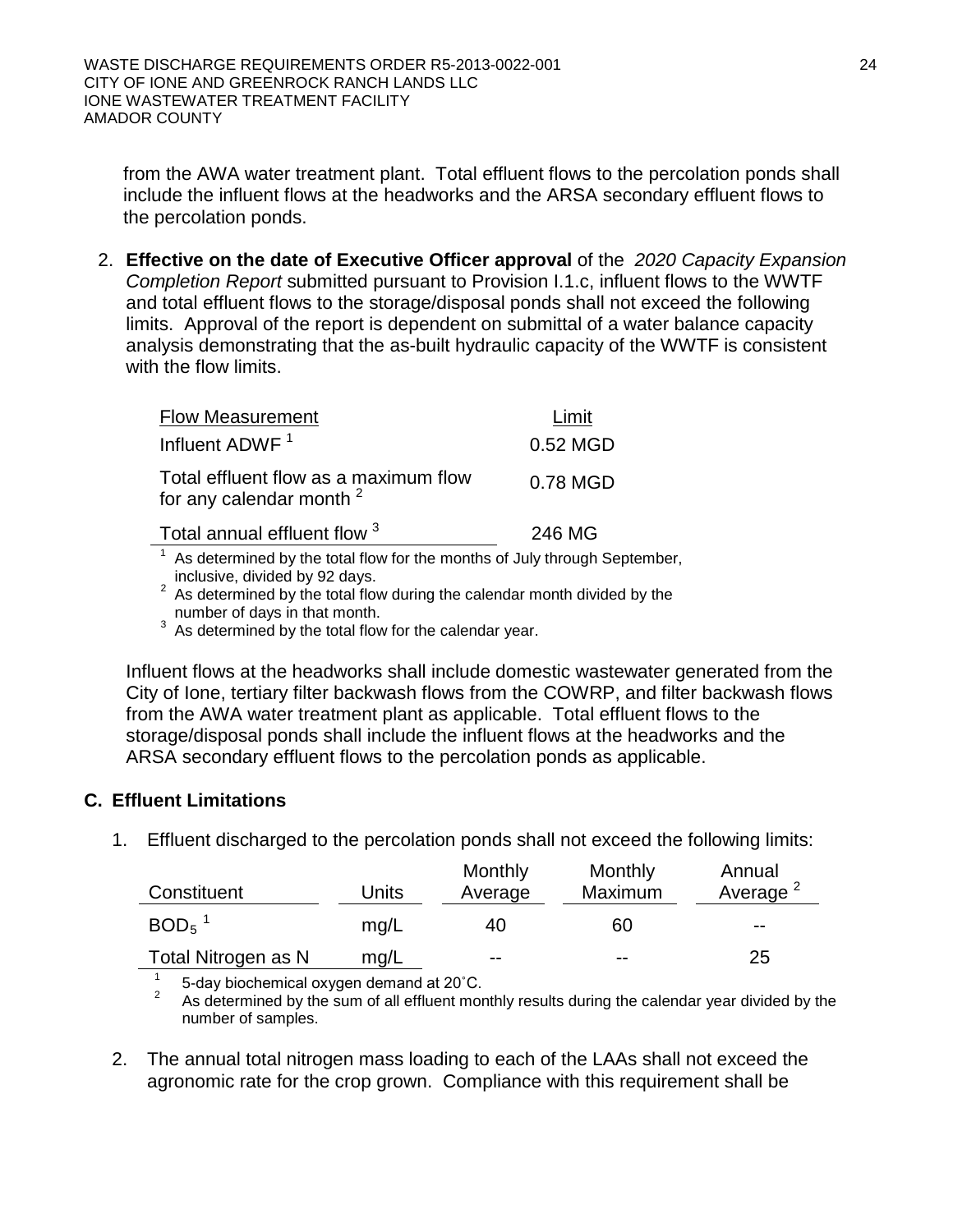determined using published nitrogen uptake rates for the vegetation/crops grown and the following formula:

$$
M = \bigotimes_{i=1}^{12} \frac{(8.345(C_iV_i) + M_x)}{A}
$$

 $M =$  mass of nitrogen applied in lbs/ac/yr

*Ci* = concentration of total nitrogen in month *i* in mg/L

- $V_i$  = volume of wastewater applied during calendar month *i* in million gallons
- $A =$  the area of the LAA in acres

 $i =$  the number of the month (e.g., January = 1, February = 2, etc.)

 $M_x$  = nitrogen mass from other sources (e.g., fertilizer, cattle and compost) in pounds 8.345 = unit conversion factor

# **D. Groundwater Limitations**

Release of waste constituents from any portion of the WWTF shall not cause groundwater to:

- 1. Exceed a total coliform organism level of 2.2 MPN/100mL as a 7-day median.
- 2. For constituents identified in Title 22, contain constituents in concentrations that exceed either the Primary or Secondary MCLs established therein.
- 3. Contain taste or odor-producing constituents, toxic substances, or any other constituents in concentrations that cause nuisance or adversely affect beneficial uses.

Compliance with these limitations shall be determined annually based on intra-well comparison of compliance well concentrations to the specified limitation using approved statistical methods.

# **E. Discharge Specifications**

- 1. No waste constituent shall be released, discharged, or placed where it will be released or discharged, in a concentration or in a mass that causes violation of the Groundwater Limitations of this Order.
- 2. Wastewater treatment, storage, and disposal shall not cause pollution or a nuisance as defined by Water Code section 13050.
- 3. The discharge shall remain within the permitted waste treatment/containment structures and land application areas at all times.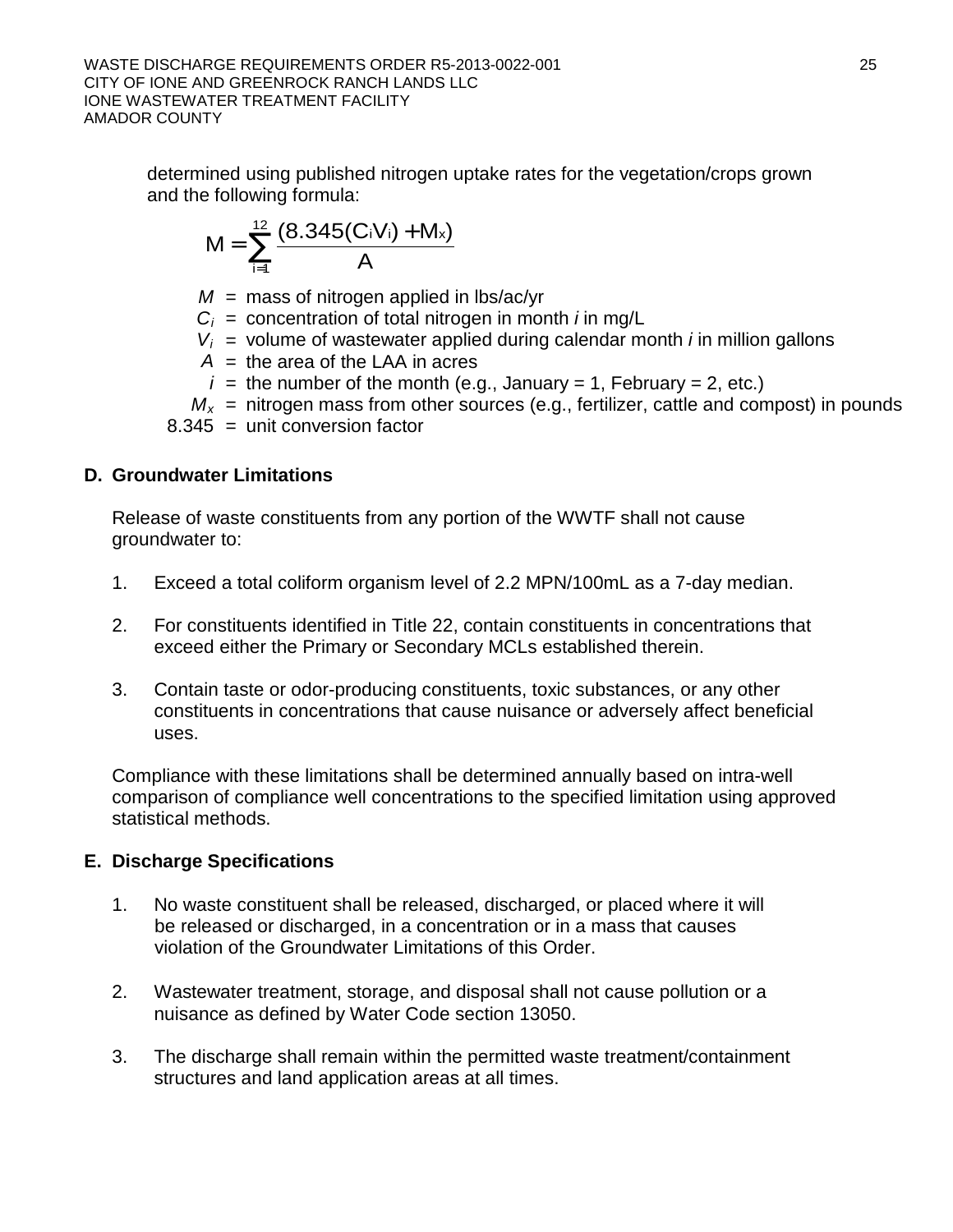- 4. The City shall operate all systems and equipment to optimize the quality of the discharge.
- 5. Excluding the water recycling LAAs, all treatment, storage, and disposal systems shall be designed, constructed, operated, and maintained to prevent inundation or washout due to floods with a 100-year return frequency.
- 6. Public contact with wastewater shall be prevented through such means as fences, signs, or acceptable alternatives.
- 7. Objectionable odors shall not be perceivable beyond the limits of the WWTF property at an intensity that creates or threatens to create nuisance conditions.
- 8. As a means of discerning compliance with Discharge Specification D.8, the dissolved oxygen (DO) content in the upper one foot of any pond that contains wastewater shall not be less than 1.0 mg/L for three consecutive weekly sampling events. If the DO in any single pond is below 1.0 mg/L for three consecutive sampling events, the City shall report the findings to the Regional Water Board in writing within 10 days and shall include a specific plan to resolve the low DO results within 30 days.
- 9. The City shall operate and maintain all ponds sufficiently to protect the integrity of containment dams and berms and prevent overtopping and/or structural failure. Unless a California-registered civil engineer certifies (based on design, construction, and conditions of operation and maintenance) that less freeboard is adequate, the operating freeboard in any pond shall never be less than two feet (measured vertically from the lowest possible point of overflow). As a means of management and to discern compliance with this requirement, the City shall install and maintain in each pond a permanent staff gauge with calibration marks that clearly show the water level at design capacity and enable determination of available operational freeboard.
- 10. The treatment, storage, and disposal ponds or structures shall have sufficient capacity to accommodate allowable wastewater flow, design seasonal precipitation, and ancillary inflow and infiltration during the winter while ensuring continuous compliance with all requirements of this Order. Design seasonal precipitation shall be based on total annual precipitation using a return period of 100 years, distributed monthly in accordance with historical rainfall patterns.
- 11. On or about **1 October** of each year, available capacity shall at least equal the volume necessary to comply with Discharge Specifications D.10 and D.11.
- 12. All ponds and open containment structures shall be managed to prevent breeding of mosquitoes. Specifically: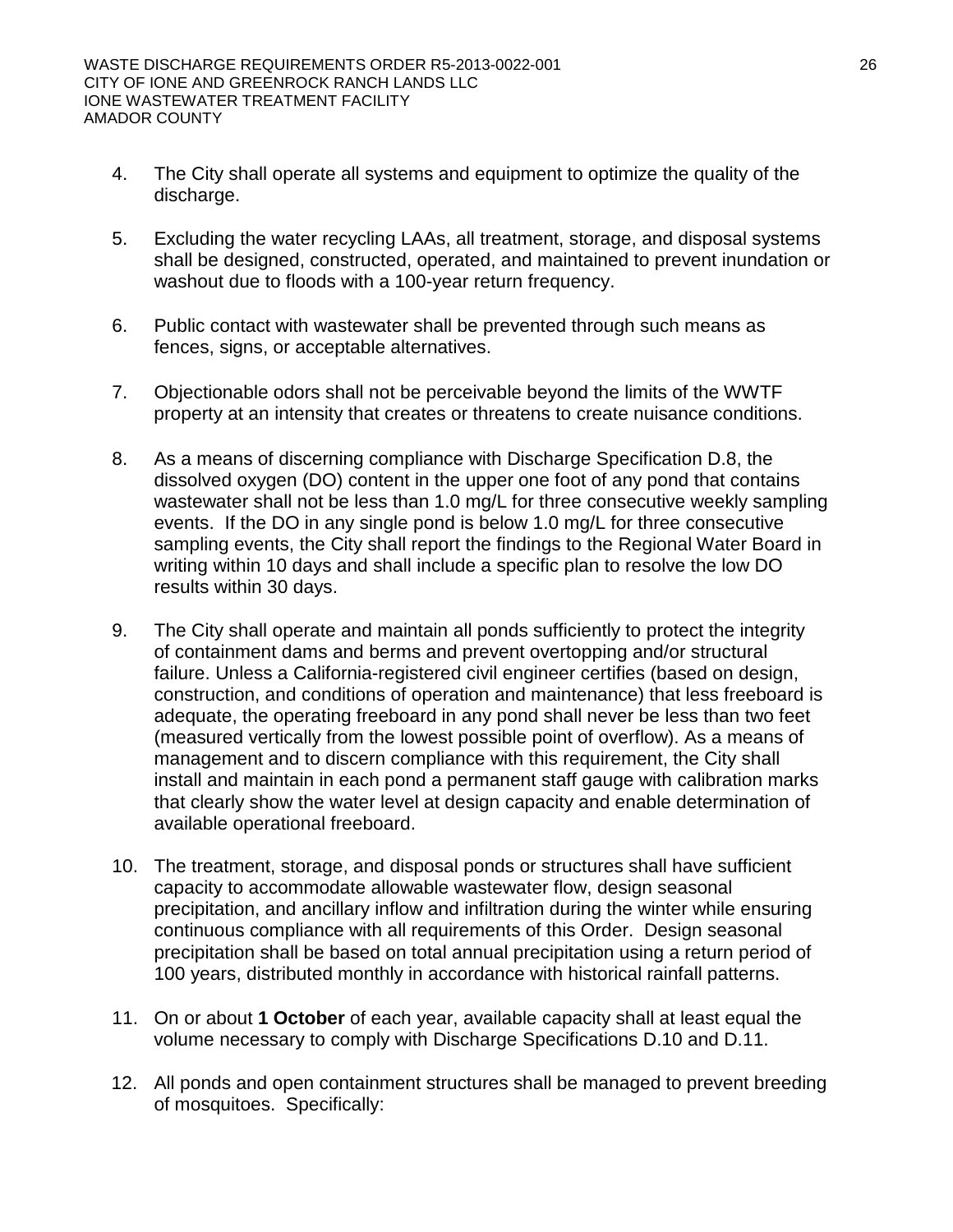- a. An erosion control program shall be implemented to ensure that small coves and irregularities are not created around the perimeter of the water surface.
- b. Weeds shall be minimized through control of water depth, harvesting, or herbicides.
- c. Dead algae, vegetation, and debris shall not accumulate on the water surface.
- d. The Dischargers shall consult and coordinate with the local Mosquito Abatement District to minimize the potential for mosquito breeding as needed to supplement the above measures.
- 13. Newly constructed or rehabilitated berms or levees (excluding internal berms that separate ponds or control the flow of water within a pond) shall be designed and constructed under the supervision of a California Registered Civil Engineer.
- 14. Wastewater contained in any pond shall not have a pH less than 6.0 or greater than 9.0.
- 15. The City shall monitor sludge accumulation in Ponds 1 through 4 at least every five years beginning in 2016, and shall periodically remove sludge as necessary to maintain adequate storage capacity. Specifically, if the estimated volume of dry sludge in any pond exceeds five percent of the permitted capacity specified in Finding 7, the City shall complete sludge cleanout for that pond within 12 months after the date of the estimate.

# **F. Land Application Area Specifications**

- 1. Crops shall be grown and harvested year round in all LAAs.
- 2. Application of effluent to the LAAs shall be at reasonable agronomic rates to preclude creation of a nuisance or degradation of groundwater, considering the crop, soil, climate, and irrigation management system. The annual nutritive loading of the LAAs, including the nutritive value of organic and chemical fertilizers and of the wastewater shall not exceed the annual crop demand.
- 3. Wastewater shall not be discharged to the LAAs in a manner that causes wastewater to stand for greater than 48 hours.
- 4. Any irrigation runoff (tailwater) shall be confined to the LAAs or collected and recycled at the LAAs, and shall not enter any surface water drainage course or storm water drainage system.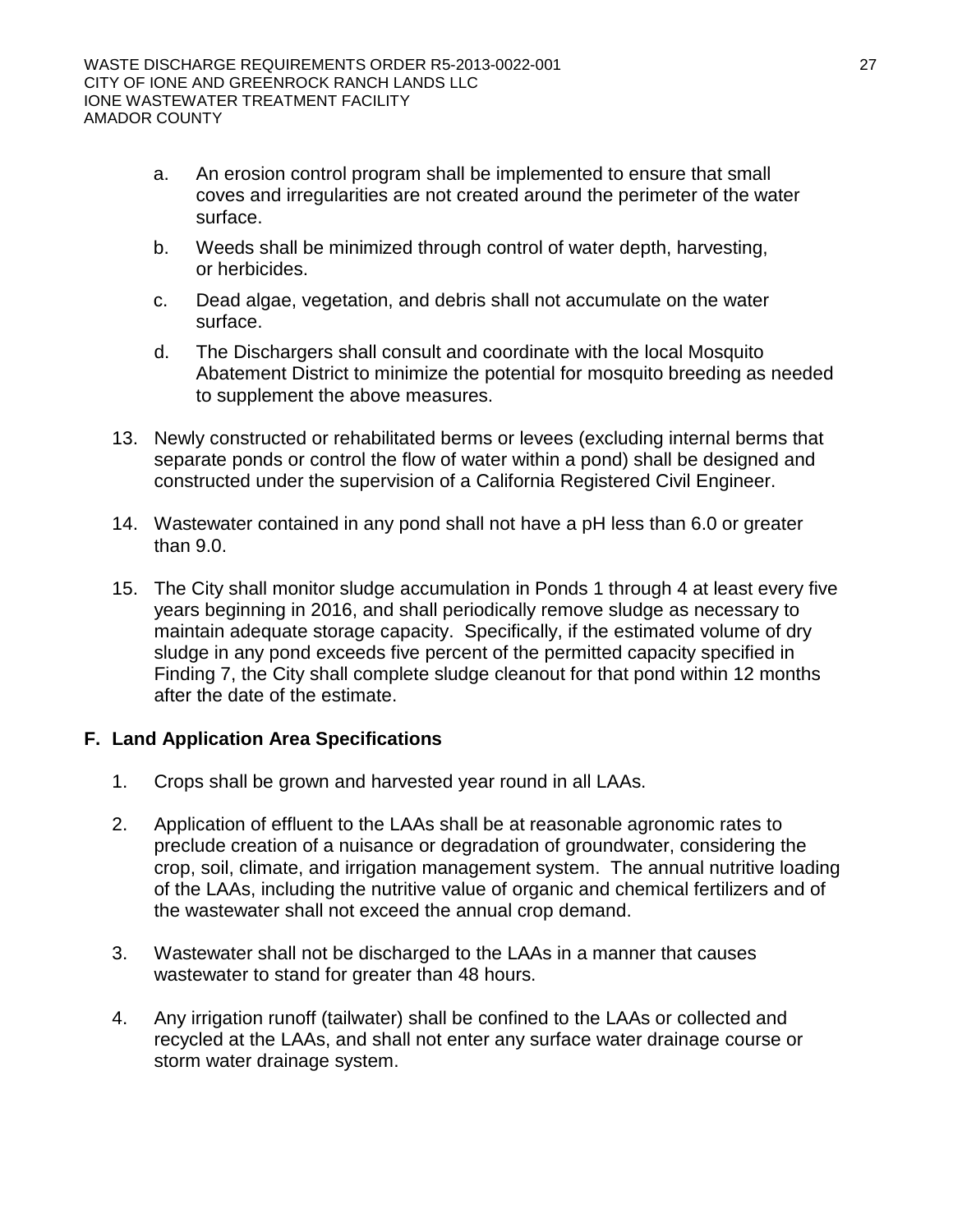- 5. Irrigation using recycled water shall not be performed during rainfall or when the ground is saturated.
- 6. Discharge of effluent to any LAA not having a fully functional tailwater/runoff control system is prohibited.

# **G. Water Recycling Specifications**

- 1. For the purposes of this section, the term "LAAs" shall mean recycled water Use Areas used to grow crops and Use Areas where recycled water is used for construction purposes pursuant to Title 22, section 60307(b).
- 2. Notwithstanding the following requirements, the production, distribution, and use of recycled water shall conform to an Engineering Report prepared pursuant to Title 22, section 60323 and approved by the State Water Board Division of Drinking Water.
- 3. The use of recycled water shall not cause pollution or nuisance, as defined by Water Code section 13050.
- 4. Application of recycled water shall be confined to the LAAs.
- 5. The recycled water shall be at least un-disinfected secondary recycled water as defined in Title 22, section 60301.900.
- 6. Recycled water shall be used in compliance with Title 22, sections 60304 and 60307. Specifically, uses of recycled water shall be limited to those set forth in Title 22, sections 60304(d) and 60307 (c).
- 7. No recycled water used for irrigation, or soil that has been irrigated with recycled water, shall come into contact with the edible portion of food crops that may be eaten raw by humans.
- 8. Each water recycling LAA shall have a designated supervisor. The supervisor(s) and their staff shall be trained on the hazards of working with recycled water and shall be periodically retrained.
- 9. The LAAs shall be inspected as frequently as necessary to comply with Monitoring and Reporting Program R5-2013-0022 and to ensure continuous compliance with the requirements of this Order.
- 10. Hydraulic loading of recycled water and supplemental irrigation water shall be at reasonable agronomic rates designed to:
	- a. Maximize crop nutrient uptake;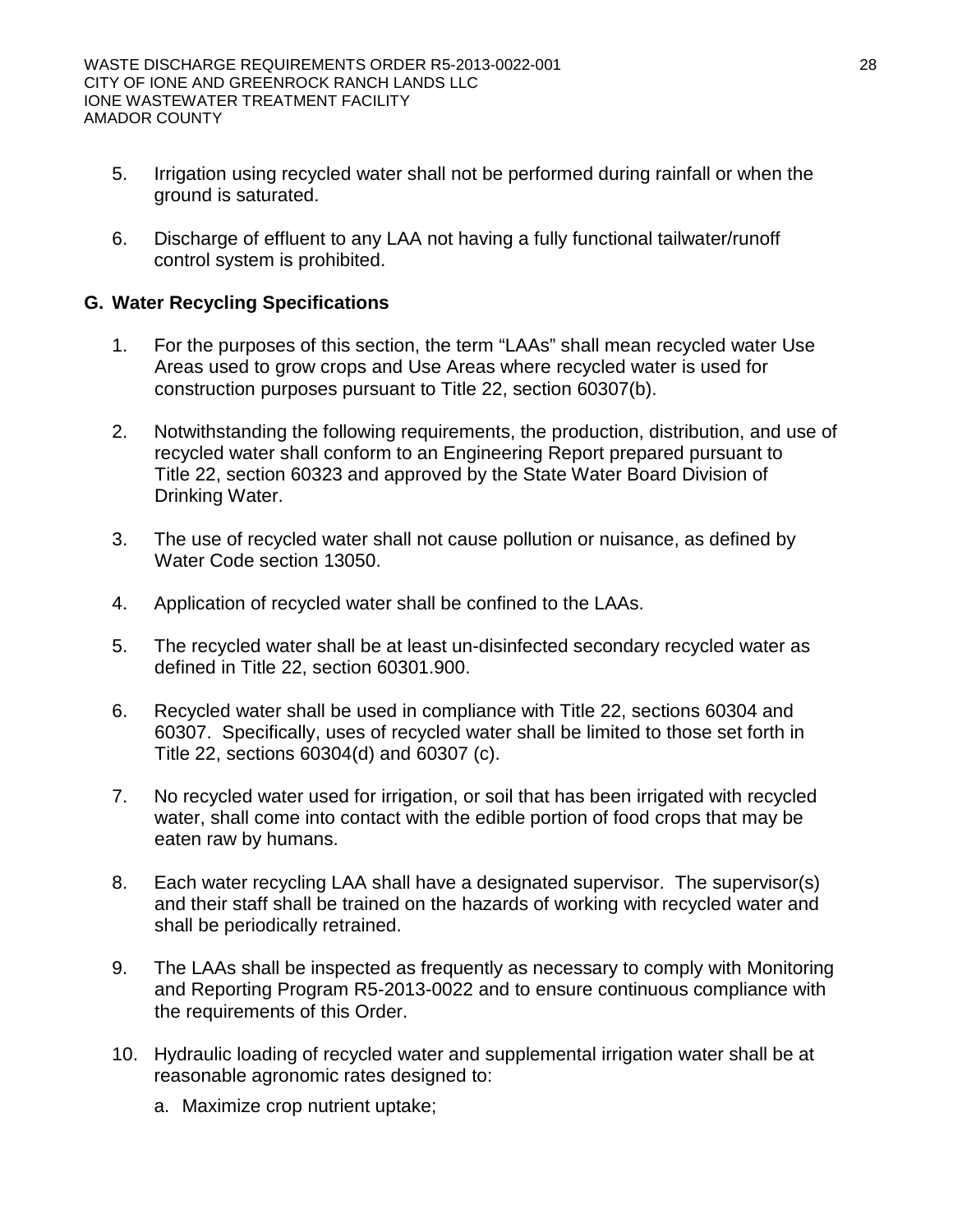- b. Maximize breakdown of organic waste constituents in the root zone; and
- c. Minimize the percolation of waste constituents below the root zone.
- 11. The irrigation with recycled water shall be managed to minimize erosion within the LAAs.
- 12. All storm water runoff from the LAAs shall be captured and recycled for irrigation or allowed to percolate within the use areas.
- 13. Spray, mist, or runoff shall not enter dwellings, designated outdoor eating areas, or food handling facilities.
- 14. All drinking fountains located within the use areas shall be protected by location and/or structure from contact with recycled water spray, mist, or runoff.
- 15. Grazing of milking animals within the LAAs is prohibited.
- 16. The LAAs shall be managed to prevent breeding of mosquitoes. In particular:
	- a. There shall be no standing water 48 hours after irrigation ceases;
	- b. Tailwater ditches shall be maintained essentially free of emergent, marginal, and floating vegetation; and
	- c. Low-pressure and unpressurized pipelines and ditches accessible to mosquitoes shall not be used to store recycled water.
- 17. The LAAs and recycled water impoundments shall be designed, maintained, and operated to comply with the following setback requirements:

| <b>Setback Definition</b>                                               | Minimum<br><b>Irrigation Setback</b><br>(feet) |
|-------------------------------------------------------------------------|------------------------------------------------|
| Edge of use area to property boundary                                   | 25                                             |
| Edge of use area to public road right of way                            | 30                                             |
| Edge of use area to manmade or natural surface<br>water drainage course | 50                                             |
| Edge of use area to domestic water supply well                          | 150                                            |
| Toe of recycled water impoundment berm to<br>domestic water supply well | 150                                            |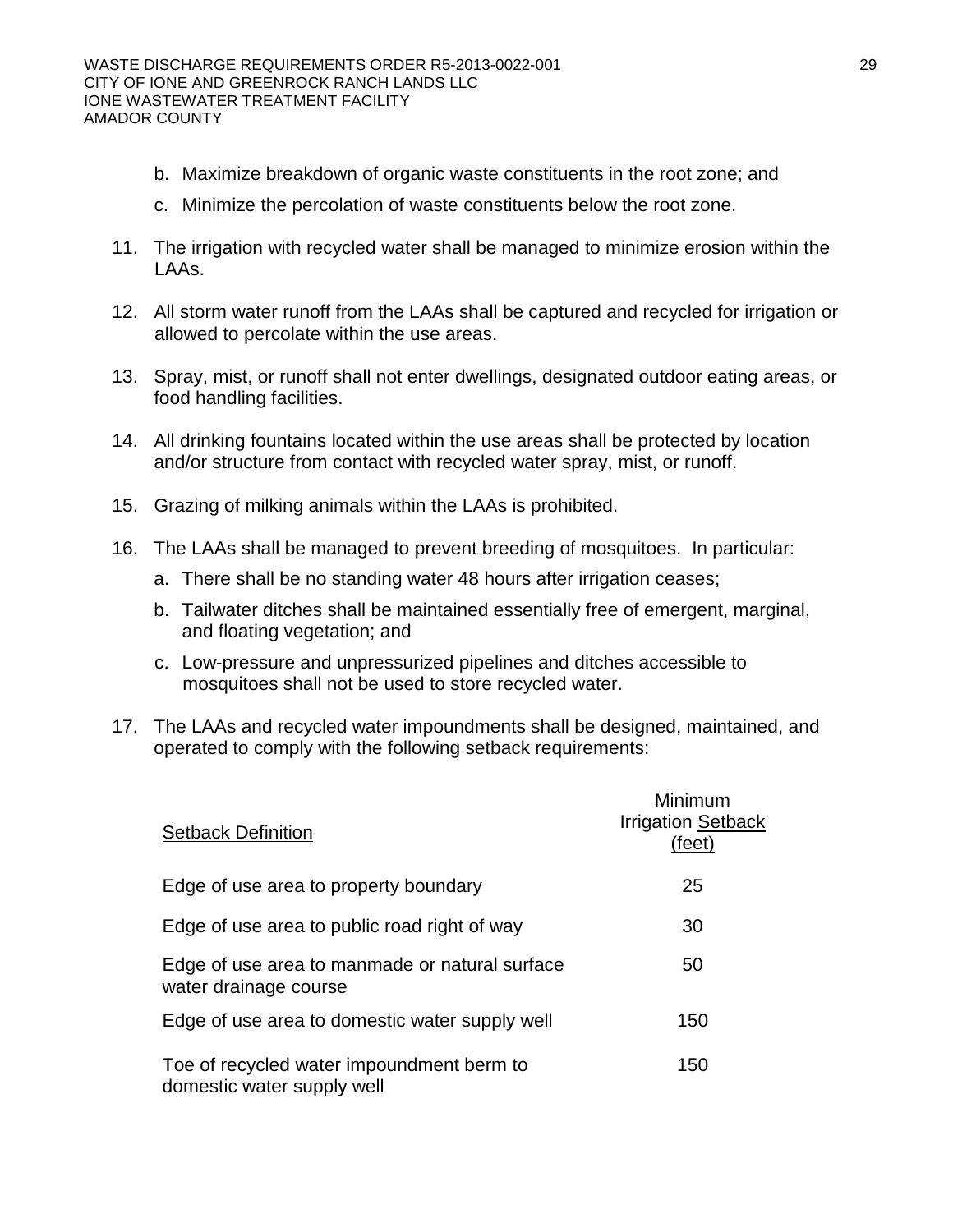| <b>Setback Definition</b>                                                                                                            | Minimum<br><b>Irrigation Setback</b><br>(feet) |
|--------------------------------------------------------------------------------------------------------------------------------------|------------------------------------------------|
| Edge of use area to residence                                                                                                        | 100                                            |
| Edge of use area using spray irrigation to public<br>park, playground, school yard, or similar place of<br>potential public exposure | 100                                            |

- 18. The Dischargers shall cease spray irrigation of wastewater when wind the speed (including gusts) exceeds 30 mph.
- 19. Sprinkler heads shall be of the type approved for recycled water and shall create a minimum amount of mist.
- 20. Public contact with recycled water shall be controlled using fences, signs, and other appropriate means. Recycled water shall not be used when the public is present at any LAA.
- 21. The Dischargers shall ensure that any spray, mist or runoff does not contact any drinking water fountains, food handling facilities, places where the public may be present.
- 22. The LAAs that are accessible to the public shall be posted with signs that are visible to the public and no less than four inches high by eight inches wide. Signs shall be placed at all areas of public access and around the perimeter of all use areas and at above-ground portions of recycled water conveyances to alert the public of the use of recycled water. All signs shall display an international symbol similar to that shown in Attachment E, which is attached and forms part of this Order, and shall include the following wording:

#### **"RECYCLED WATER – DO NOT DRINK" "AGUA DE DESPERDICIO RECLAMADA – NO TOME"**

- 23. All recycling equipment, pumps, piping, valves, and outlets shall be marked to differentiate them from potable water facilities. All recycled water distribution system piping shall be purple pipe or adequately wrapped with purple tape.
- 24. Recycled water controllers, valves, similar appurtenances, and above-ground irrigation appurtenances shall be affixed with recycled water warning signs, and shall be equipped with removable handles or locking mechanisms to prevent public access or tampering.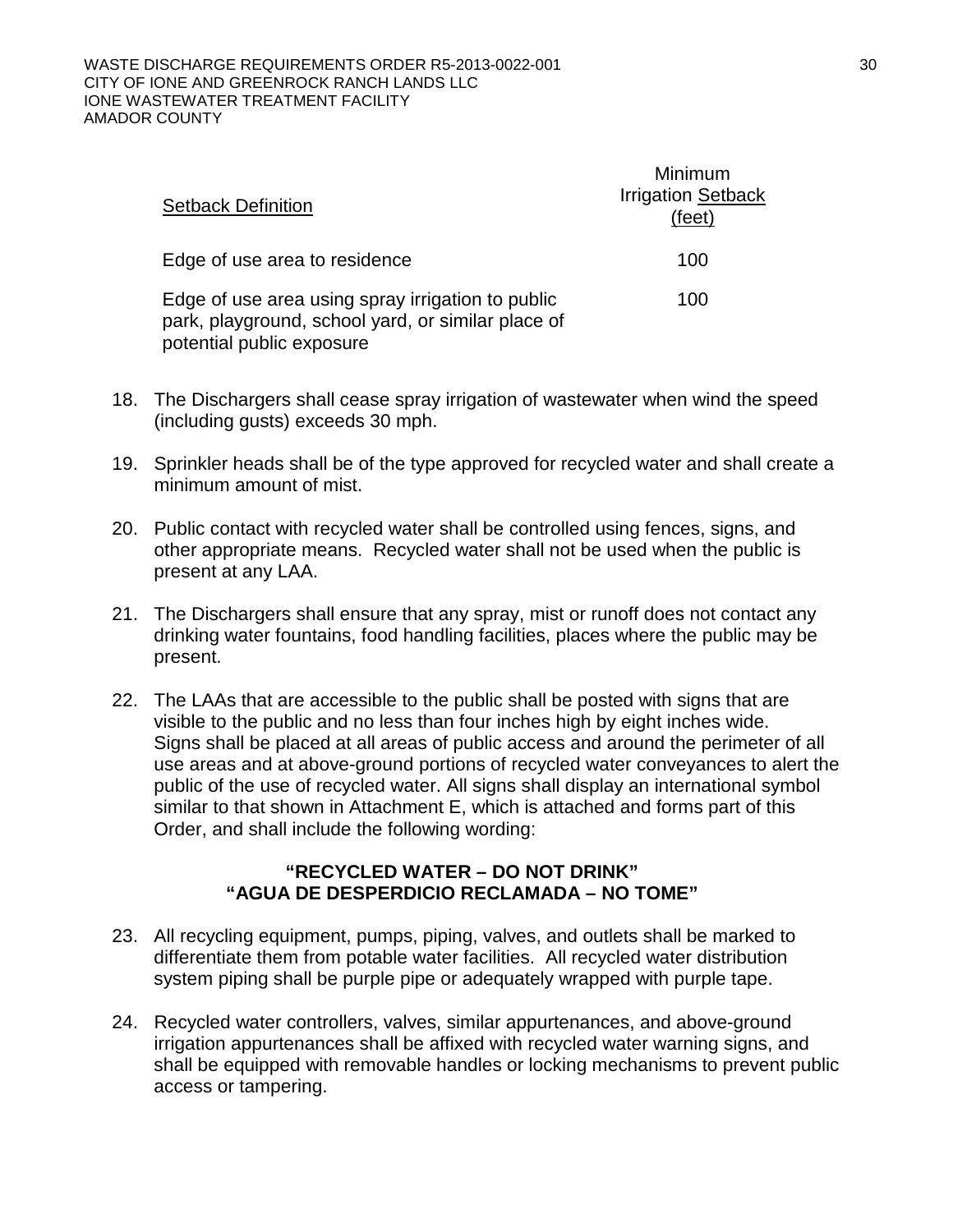- 25. Quick couplers, if used, shall be different than those used in potable water systems.
- 26. Hose bibs and unlocked valves, if used, shall not be used in areas accessible to the public.
- 27. No physical connection shall exist between recycled water piping and any potable water supply system (including domestic wells), or between recycled water piping and any irrigation well that does not have an approved air gap or reduced pressure principle device.
- 28. There shall be at least a ten-foot horizontal and a one-foot vertical separation between all pipelines transporting recycled water and those transporting domestic supply, and the domestic supply pipeline shall located above the recycled water pipeline.
- 29. No physical connection shall be made or allowed to exist between any recycled water system and any separate system conveying potable water or auxiliary water source system.
- 30. A public water supply shall not be used as backup or supplemental source of water for a recycled water system unless the connection between the two systems is protected by an air gap separation which complies with the requirements of California Code of Regulations, title 17, sections 7602(a) and 7603(a).
- 31. All recycled water piping and appurtenances in new installations and appurtenances in retrofit installations shall be colored purple or distinctively wrapped with purple tape in accordance with California Health and Safety Code section 4049.54.
- 32. Any backflow prevention device installed to protect a public water system shall be inspected and maintained in accordance Title 17, section 7605.

# **H. Solids Disposal Specifications**

Sludge, as used in this document, means the solid, semisolid, and liquid residues removed during primary, secondary, or advanced wastewater treatment processes. Solid waste refers to grit and screenings generated during preliminary treatment. Residual sludge means sludge that will not be subject to further treatment at the WWTF. Biosolids refers to sludge that has been treated and tested and shown to be capable of being beneficially used as a soil amendment for agriculture, silviculture, horticulture, and land reclamation activities pursuant to federal and state regulations .

1. Sludge and solid waste shall be removed from screens, sumps, ponds, and clarifiers as needed to ensure optimal plant operation.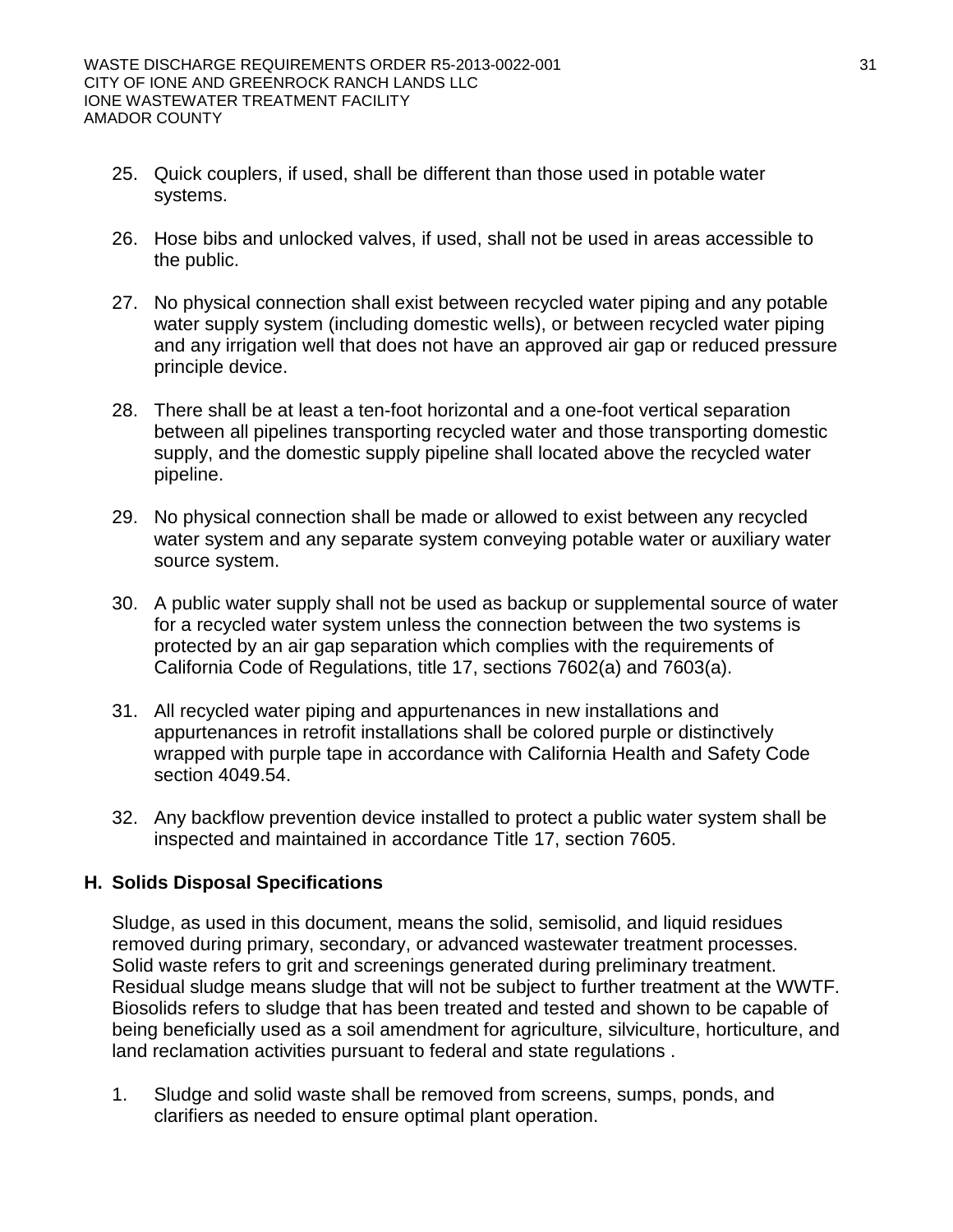- 2. Any handling and storage of residual sludge, solid waste, and biosolids at the WWTF shall be temporary (i.e., no longer than six months) and controlled and contained in a manner that minimizes leachate formation and precludes infiltration of waste constituents into soils in a mass or concentration that will violate the groundwater limitations of this Order.
- 3. Residual sludge, biosolids, and solid waste shall be disposed of in a manner approved by the Executive Officer and consistent with Title 27, division 2. Removal for further treatment, disposal, or reuse at disposal sites (i.e., landfills, WWTFs, composting sites, soil amendment sites) operated in accordance with valid waste discharge requirements issued by a Regional Water Board will satisfy this specification.
- 4. Use of biosolids as a soil amendment shall comply with valid waste discharge requirements issued by a regional water board or the State Water Board except in cases where a local (e.g., county) program has been authorized by a regional water board. In most cases, this will mean the General Biosolids Order (State Water Resources Control Board Water Quality Order 2004-12-DWQ, "General Waste Discharge Requirements for the Discharge of Biosolids to Land for Use as a Soil Amendment in Agricultural, Silvicultural, Horticultural, and Land Reclamation Activities"). For a biosolids use project to be covered by Order 2004-12-DWQ, the City must file a complete Notice of Intent and receive a Notice of Applicability for each project.
- 5. Use and disposal of biosolids shall comply with the self-implementing federal regulations of 40 Code of Federal Regulations part 503, which are subject to enforcement by the U.S. EPA, not the Central Valley Water Board. If during the life of this Order, the State accepts primacy for implementation of part 503, the Central Valley Water Board may also initiate enforcement where appropriate.
- 6. Any proposed change in sludge use or disposal practice shall be reported in writing to the Executive Officer at least 90 days in advance of the change.

# **I. Provisions**

- 1. The following reports shall be submitted pursuant to Water Code section 13267 and shall be prepared as described in Provision I5:
	- a. **By 31 December 2013**, the City shall submit a *Phase I Improvements Completion Report* that certifies construction and start-up testing of the new wastewater treatment system and recycling sites have been completed, and certifies that the WWTF can comply with the applicable effluent limitations. The report certify that the improvements were constructed as described in the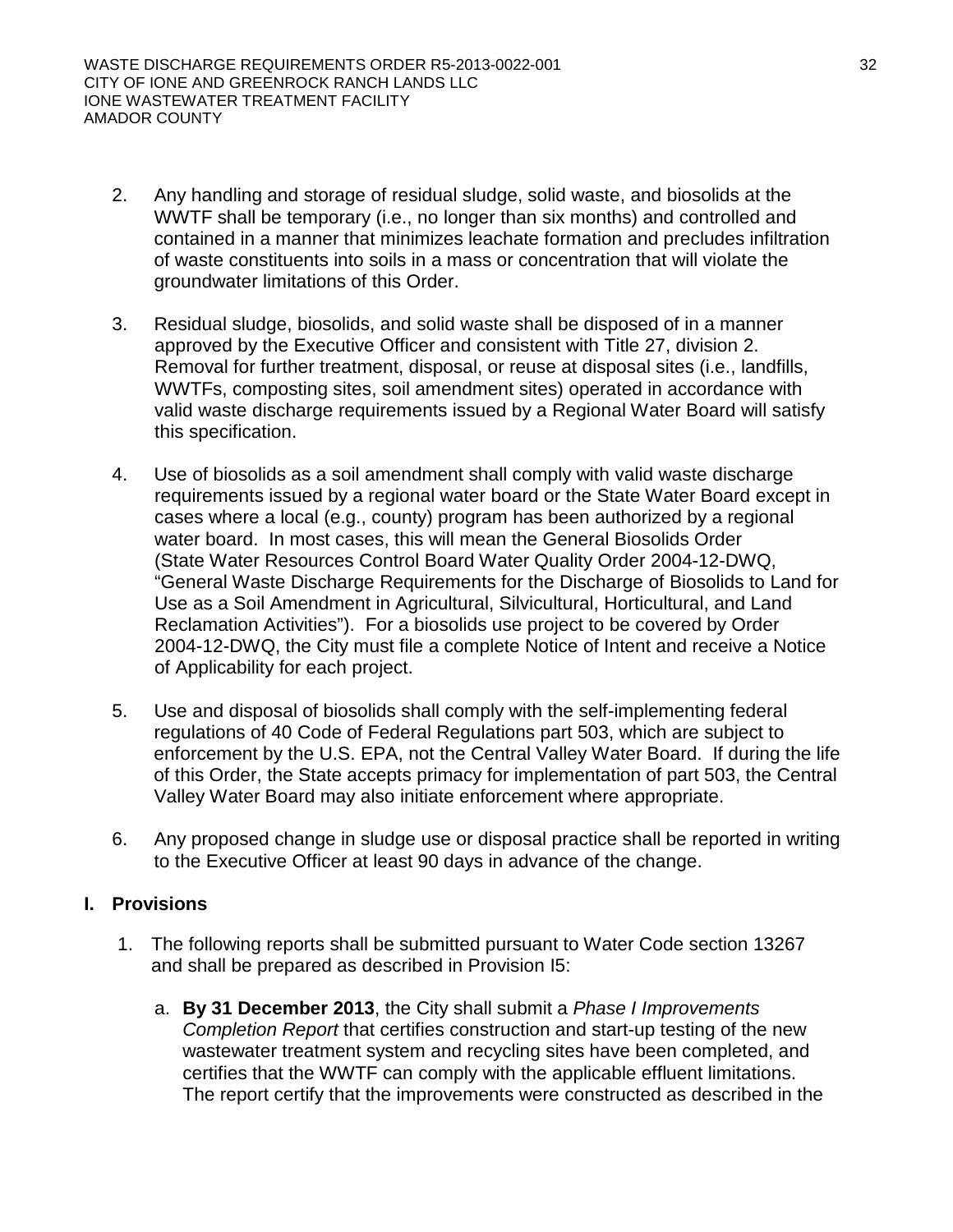RWD and this Order, and shall include as-built drawings of the WWTF and recycling site improvements.

- b. **With 60 days** of the rescission of CDO R5-2013-0023 (or subsequent revision thereto), the City shall submit a *Groundwater Limitations Compliance Assessment Plan*. The plan shall describe and justify the statistical methods proposed to determine compliance with the Groundwater Limitations of this Order. Compliance shall be determined annually based on statistical analysis that uses methods prescribed in Title 27, section 20415(e)(10) to compare monitoring data collected from each compliance well to the groundwater limitations of this Order. The plan shall propose specific compliance wells.
- c. **By 30 October 2015**, the City shall submit a *2020 Capacity Expansion Completion Report* that certifies construction and start-up testing of all improvements needed to provide sufficient treatment, storage and disposal capacity for projected flows through 2020 have been completed, and that the WWTF can comply with the applicable effluent limitations. The report shall include as-built drawings of the WWTF and recycling site and/or other improvements and a detailed water balance model that provides the following hydraulic capacity information:
	- (1) Average daily dry weather flow for the months of July through September, inclusive;
	- (2) Maximum monthly average flow based on a reasonable allowance for sewer system I/I during the 100-year, 365-day precipitation event; and
	- (3) Total annual flow volume.

The water balance shall include documentation of, and technical support for, all data inputs used and shall consider at least the following.

- (1) The as-built geometry of all ponds and effluent recycling/disposal areas;
- (2) A minimum of two feet of freeboard in each pond at all times;
- (3) Historical local pan evaporation data (monthly average values) used to estimate pond evaporation rates;
- (4) Local precipitation data (for the 100-year 365-day event distributed in accordance with mean monthly precipitation patterns) applied as direct precipitation onto all ponds and effluent recycling areas;
- (5) Projected wastewater generation rates based on historical flows and new development to be served by the expansion distributed monthly in accordance with expected seasonal variations;
- (6) Estimated I/I flows for the 100-year 365-day event based on historical flows, new development, and age and type of sewer pipes;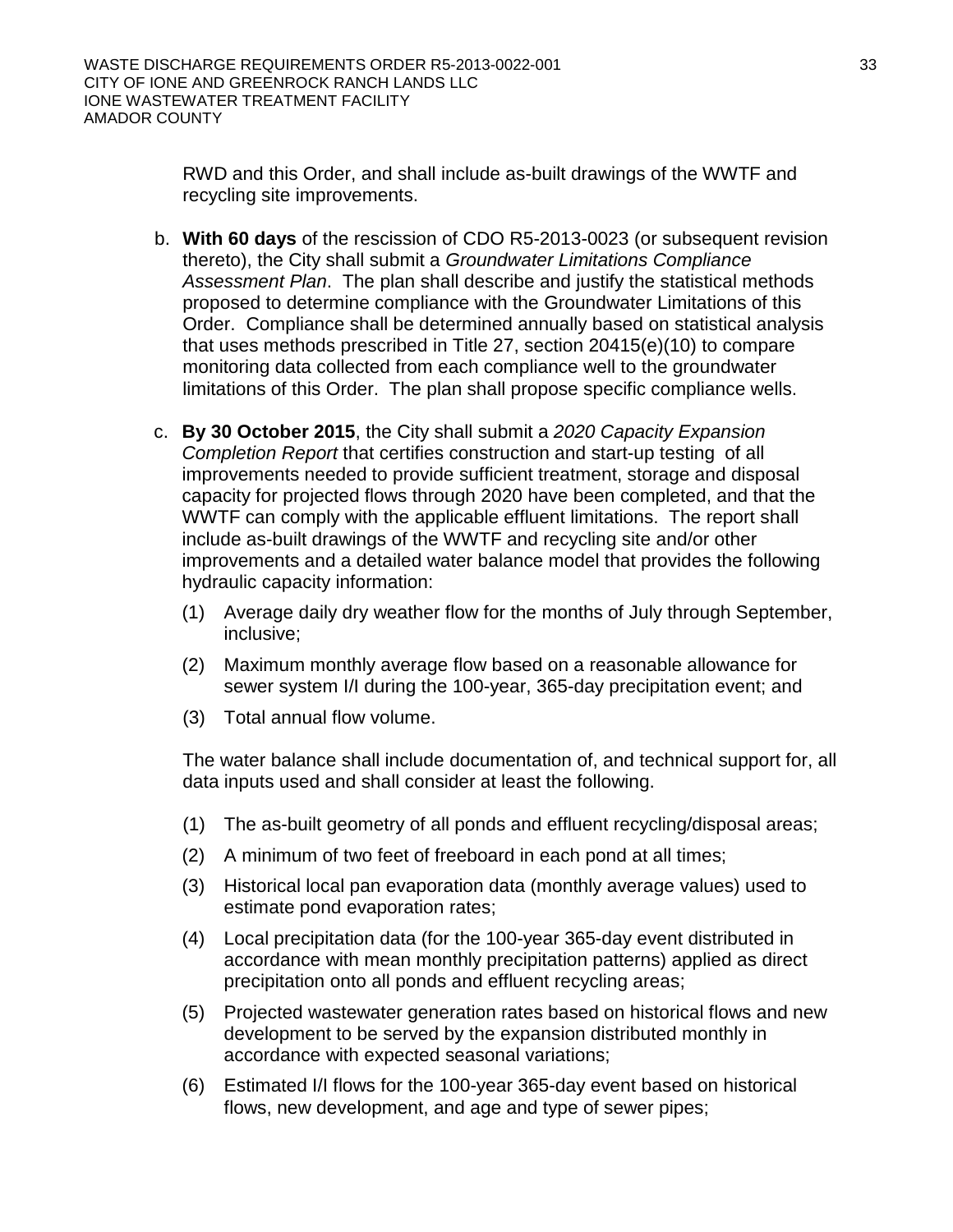- (7) Recycling area crop evapotranspiration rates, including consideration of the required setbacks; and
- (8) Projected long-term percolation rates based on documented percolation test results (including consideration of percolation from unlined ponds and the effects of solids plugging on all ponds).
- 2. Except as allowed under a Cease and Desist Order, if groundwater monitoring results show that the discharge of waste is causing groundwater to contain any waste constituents in concentrations statistically greater than the Groundwater Limitations of this Order, within **120 days** of the request of the Executive Officer, the City shall submit a *BPTC Evaluation Workplan* that sets forth the scope and schedule for a systematic and comprehensive technical evaluation of each component of the facility's waste treatment and disposal system to determine best practicable treatment and control for each waste constituent that exceeds a Groundwater Limitation. The workplan shall contain a preliminary evaluation of each component of the WWTF and effluent disposal system and propose a time schedule for completing the comprehensive technical evaluation. The schedule to complete the evaluation shall be as short as practicable, and shall not exceed one year.
- 3. At least **180 days** prior to any sludge removal and disposal not required by the companion Cease and Desist Order or subsequent enforcement order, the City shall submit a *Sludge Cleanout Plan*. The plan shall include a detailed plan for sludge removal, drying, and disposal. The plan shall specifically describe the phasing of the project, measures to be used to control runoff or percolate from the sludge as it is drying, and a schedule that shows how all dried biosolids will be removed from the site prior to the onset of the rainy season **(1 October)**. If the City proposes to land apply biosolids at the effluent recycling site, the report shall include a Report of Waste Discharge and filing fee to apply for separate waste discharge requirements.
- 4. Dischargers whose waste flow has been increasing, or is projected to increase, shall estimate when flows will reach hydraulic and treatment capacities of its treatment, collection, and disposal facilities. The projections shall be made in January, based on the last three years' average dry weather flows, peak wet weather flows and total annual flows, as appropriate. When any projection shows that capacity of any part of the facilities may be exceeded in four years, the Dischargers shall notify the Central Valley Water Board by **31 January**.
- 5. In accordance with California Business and Professions Code sections 6735, 7835, and 7835.1, engineering and geologic evaluations and judgments shall be performed by or under the direction of registered professionals competent and proficient in the fields pertinent to the required activities. All technical reports specified herein that contain workplans for investigations and studies, that describe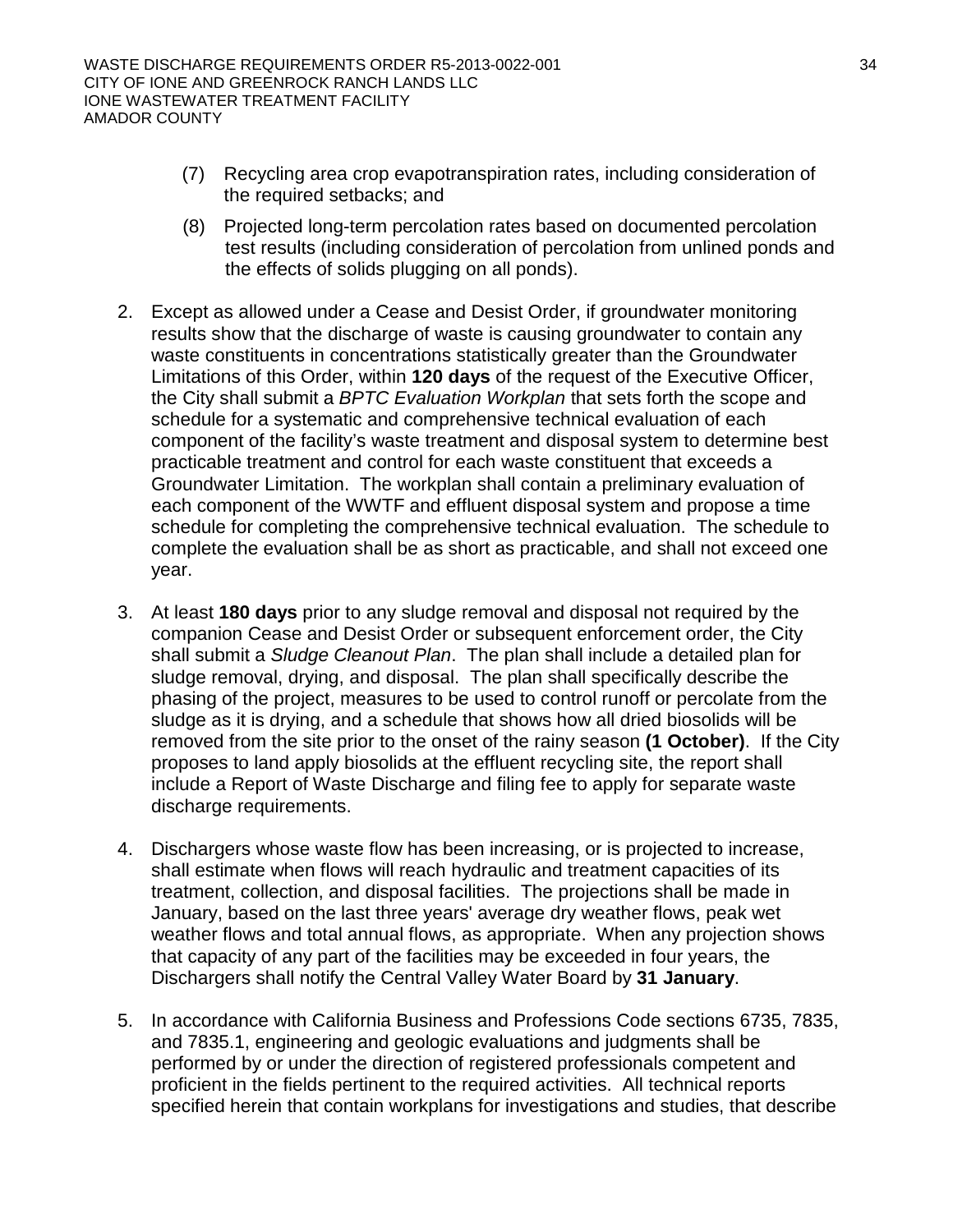the conduct of investigations and studies, or that contain technical conclusions and recommendations concerning engineering and geology shall be prepared by or under the direction of appropriately qualified professional(s), even if not explicitly stated. Each technical report submitted by the Dischargers shall bear the professional's signature and stamp.

- 6. The Dischargers shall submit the technical reports and work plans required by this Order for consideration by the Executive Officer, and incorporate comments the Executive Officer may have in a timely manner, as appropriate. Unless expressly stated otherwise in this Order, the Dischargers shall proceed with all work required by the foregoing provisions by the due dates specified.
- 7. The Dischargers shall comply with Monitoring and Reporting Program R5-2013-0022, which is part of this Order, and any revisions thereto as ordered by the Executive Officer. The submittal dates of Dischargers self-monitoring reports shall be no later than the submittal date specified in the MRP.
- 8. The Dischargers shall comply with the "Standard Provisions and Reporting Requirements for Waste Discharge Requirements", dated 1 March 1991, which are attached hereto and made part of this Order by reference. This attachment and its individual paragraphs are commonly referenced as "Standard Provision(s)."
- 9. The Dischargers shall comply with all conditions of this Order, including timely submittal of technical and monitoring reports. On or before each report due date, the Dischargers shall submit the specified document to the Central Valley Water Board or, if appropriate, a written report detailing compliance or noncompliance with the specific schedule date and task. If noncompliance is being reported, then the Dischargers shall state the reasons for such noncompliance and provide an estimate of the date when the Dischargers will be in compliance. The Dischargers shall notify the Central Valley Water Board in writing when it returns to compliance with the time schedule. Violations may result in enforcement action, including Central Valley Water Board or court orders requiring corrective action or imposing civil monetary liability, or in revision or rescission of this Order.
- 10. The Dischargers shall at all times properly operate and maintain all facilities and systems of treatment and control (and related appurtenances) that are installed or used by the Dischargers to achieve compliance with the conditions of this Order. Proper operation and maintenance also includes adequate laboratory controls and appropriate quality assurance procedures. This provision requires the operation of back-up or auxiliary facilities or similar systems that are installed by the Dischargers when the operation is necessary to achieve compliance with the conditions of this Order.
- 11. The Dischargers shall use the best practicable cost-effective control technique(s) including proper operation and maintenance, to comply with this Order.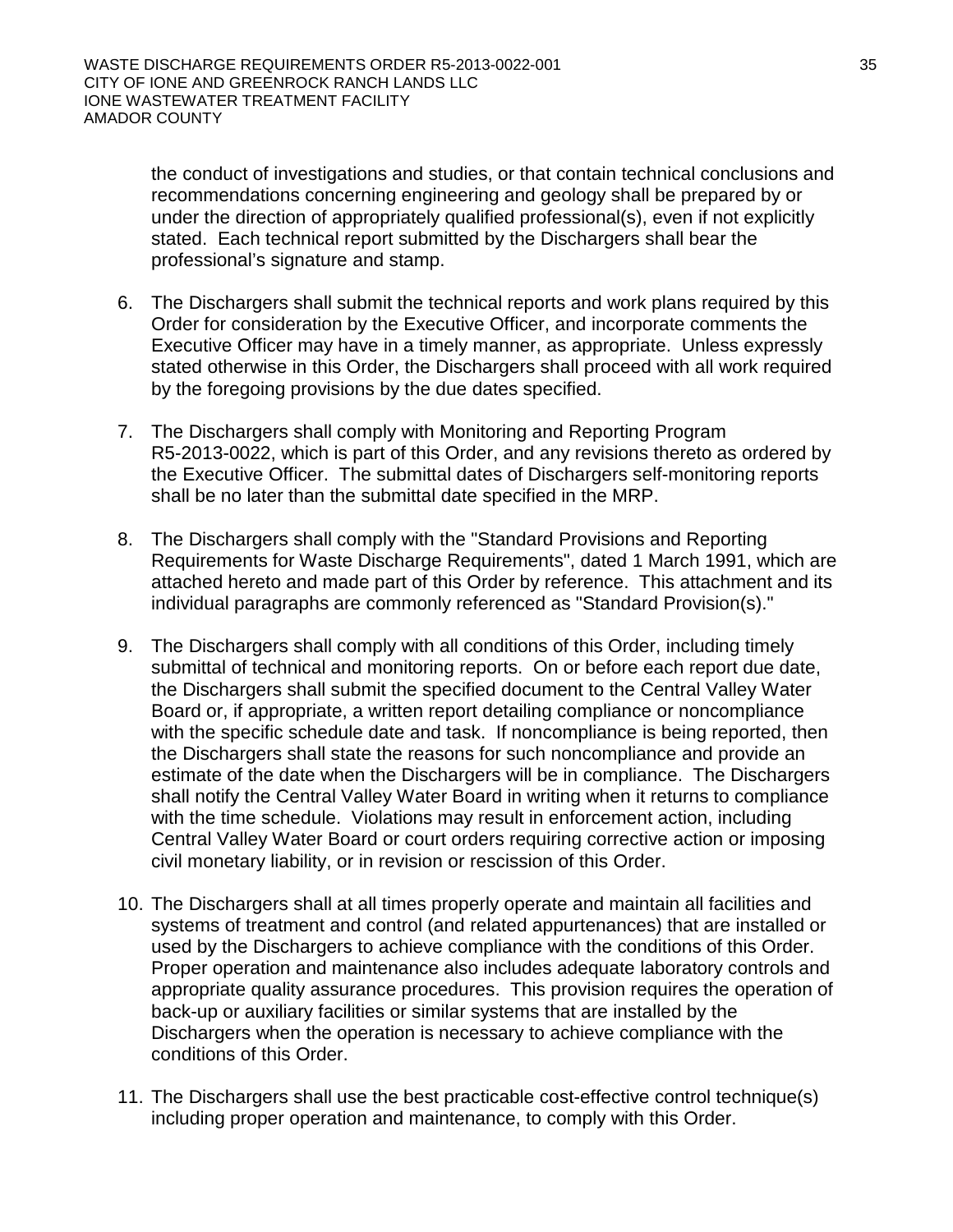- 12. The Dischargers shall provide certified wastewater treatment plant operators in accordance with Title 23, division 3, chapter 26.
- 13. As described in the Standard Provisions, the Dischargers shall report promptly to the Central Valley Water Board any material change or proposed change in the character, location, or volume of the discharge.
- 14. The Dischargers shall report to the Central Valley Water Board any toxic chemical release data it reports to the State Emergency Response Commission within 15 days of reporting the data to the Commission pursuant to section 313 of the "Emergency Planning and Community Right to Know Act of 1986."
- 15. The Dischargers shall comply with the requirements of the Statewide General Waste Discharge Requirements (General WDRs) for Sanitary Sewer Systems (Water Quality Order 2006-0003), the Revised General WDRs Monitoring and Reporting Program (Water Quality Order 2008-0002-EXEC), and any subsequent revisions thereto. Water Quality Order 2006-0003 and Order 2008-0002-EXEC require the Dischargers to notify the Central Valley Water Board and take remedial action upon the reduction, loss, or failure of the sanitary sewer system resulting in a sanitary sewer overflow.
- 16. The Dischargers shall not allow pollutant-free wastewater to be discharged into the wastewater collection, treatment, and disposal systems in amounts that significantly diminish the system's capability to comply with this Order. Pollutantfree wastewater means rainfall, groundwater, cooling waters, and condensates that are essentially free of pollutants.
- 17. At least **90 days** prior to termination or expiration of any lease, contract, or agreement involving disposal or recycling areas or off-site reuse of effluent, used to justify the capacity authorized herein and assure compliance with this Order, the Dischargers shall notify the Central Valley Water Board in writing of the situation and of what measures have been taken or are being taken to assure full compliance with this Order.
- 18. In the event of any change in control or ownership of the WWTF, the Dischargers must notify the succeeding owner or operator of the existence of this Order by letter, a copy of which shall be immediately forwarded to the Central Valley Water Board.
- 19. To assume operation as Dischargers under this Order, the succeeding owners or operators must apply in writing to the Executive Officer requesting transfer of the Order. The request must contain the requesting entity's full legal name, the state of incorporation if a corporation, the name and address and telephone number of the persons responsible for contact with the Central Valley Water Board, and a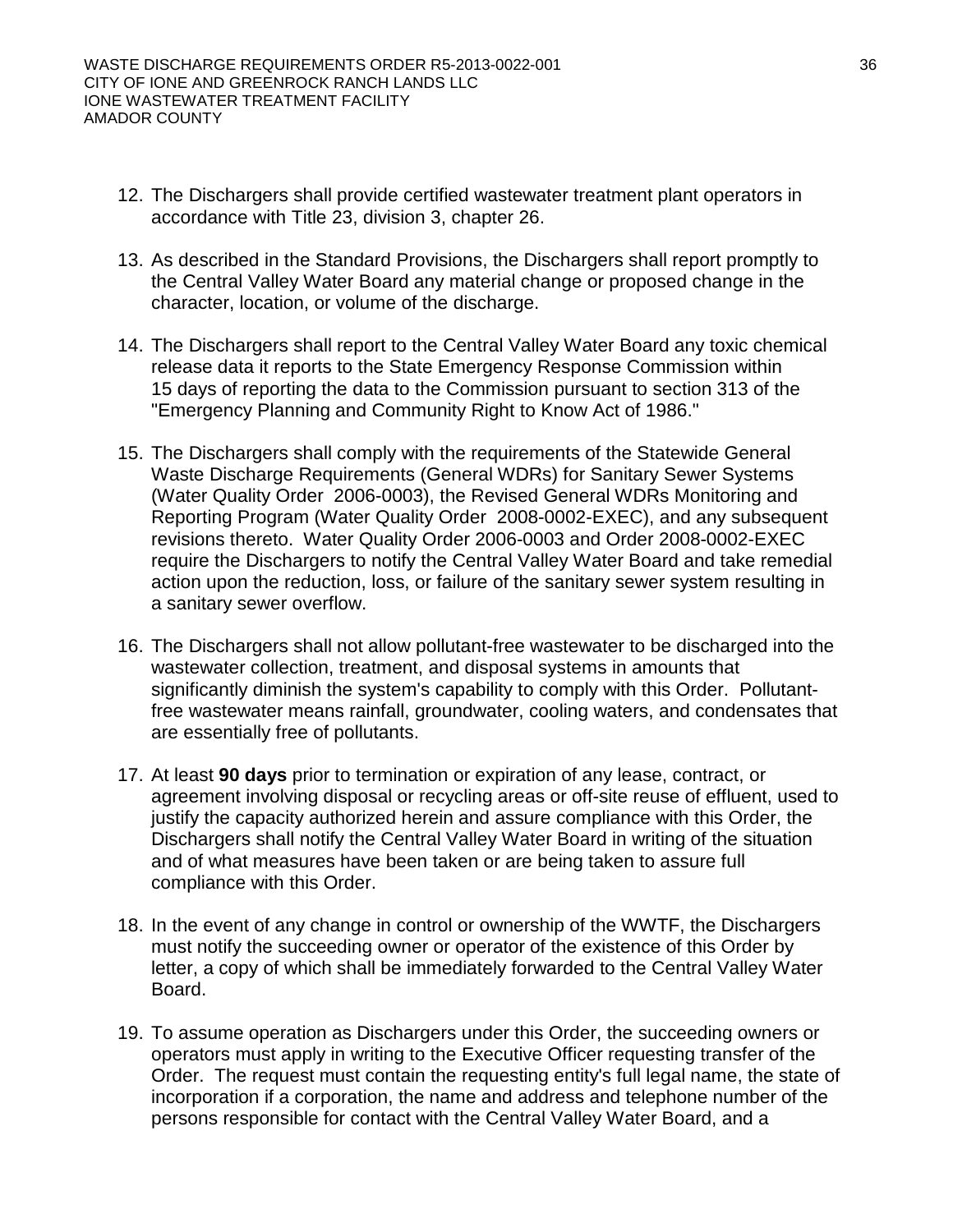statement. The statement shall comply with the signatory paragraph of Standard Provision B.3 and state that the new owner or operator assumes full responsibility for compliance with this Order. Failure to submit the request shall be considered a discharge without requirements, a violation of the Water Code. The Executive Officer will submit transfer requests to the Central Valley Water Board so that the Board may consider transferring the ownership of this Order at one of its regularly scheduled meetings.

- 20. A copy of this Order including the MRP, Information Sheet, Attachments, and Standard Provisions, shall be kept at the discharge facility for reference by operating personnel. Key operating personnel shall be familiar with its contents.
- 21. The Central Valley Water Board will review this Order periodically and will revise requirements when necessary.

If, in the opinion of the Executive Officer, the Dischargers fail to comply with the provisions of this Order, the Executive Officer may refer this matter to the Attorney General for judicial enforcement, may issue a complaint for administrative civil liability, or may take other enforcement actions. Failure to comply with this Order may result in the assessment of Administrative Civil Liability of up to \$10,000 per violation, per day, depending on the violation, pursuant to the Water Code, including sections 13268, 13350 and 13385. The Central Valley Water Board reserves its right to take any enforcement actions authorized by law.

Any person aggrieved by this action of the Central Valley Water Board may petition the State Water Board to review the action in accordance with Water Code section 13320 and California Code of Regulations, title 23, sections 2050 and following. The State Water Board must receive the petition by 5:00 p.m., 30 days after the date of this Order, except that if the thirtieth day following the date of this Order falls on a Saturday, Sunday, or state holiday, the petition must be received by the State Water Board by 5:00 p.m. on the next business day. Copies of the law and regulations applicable to filing petitions may be found on the Internet at:

http://www.waterboards.ca.gov/public\_notices/petitions/water\_quality

or will be provided upon request.

I, PAMELA C. CREEDON, Executive Officer, do hereby certify the foregoing is a full, true, and correct copy of an Order adopted by the California Regional Water Quality Control Board, Central Valley Region, on 5 December 2014.

Original signed by

PAMELA C. CREEDON, Executive Officer